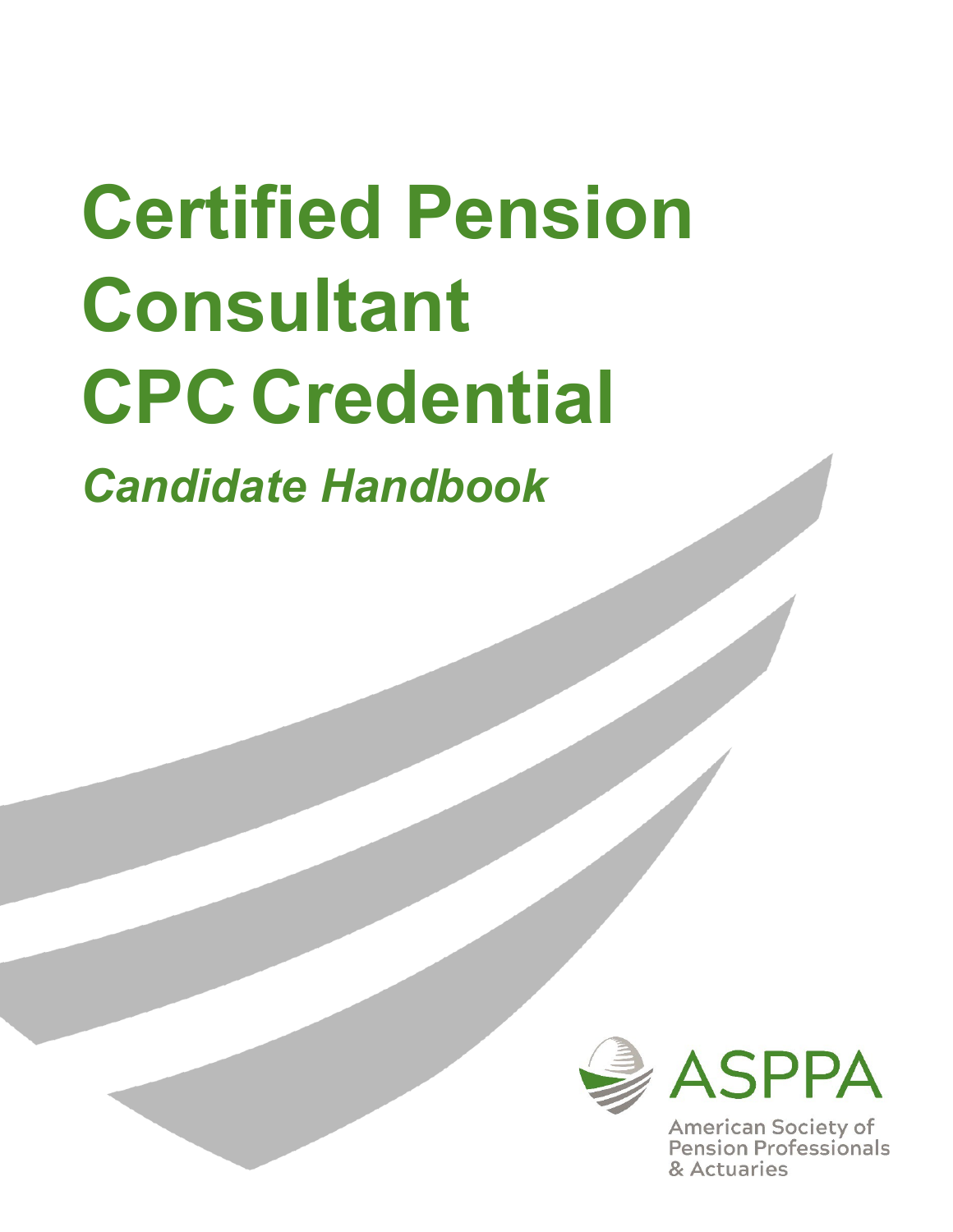

# **Table of Contents**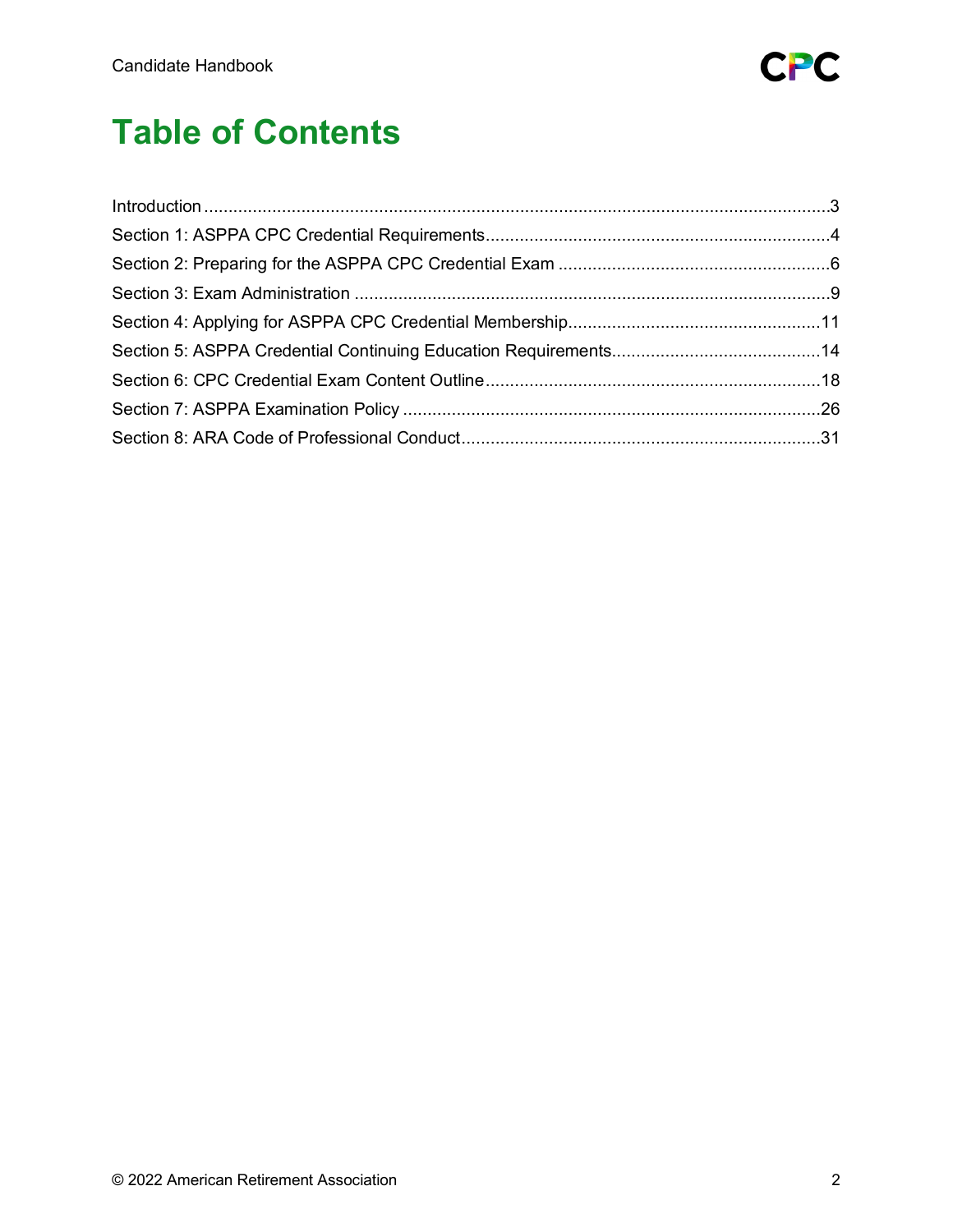

# <span id="page-2-0"></span>**Introduction**

# **About the CPC Credential**

The Certified Pension Consultant (CPC) credential is ASPPA's highest credential. CPCs are an elite group of benefits professionals who have demonstrated a mastery of all aspects of qualified plans. The CPC program prepares you to fulfill departmental leadership roles in compliance, relationship management, plan documents and operations — drawing on your accumulated retirement plan knowledge and experience.

# **About the American Society of Pension and Plan Administrators (ASPPA)**

ASPPA began in 1966 as an actuarial organization for small-plan defined benefit retirement plan actuaries. Serving retirement plan professionals for more than 50 years, ASPPA has grown to reflect the shifts in the retirement plan industry. As a result, ASPPA now represents business owners, actuaries, TPAs, record keepers, consultants and more. ASPPA members are all united by their belief in and commitment to the private retirement system.

*In pursuit of these goals, ASPPA offers its more than 6,000 members extensive educational opportunities, paired with a strong advocacy operation that puts us at the center of any legislative debates that could affect what you do for a living. Our educational opportunities include robust credentialing, certificate, and continuing education programs, along with the best lineup of conferences and networking opportunities in the industry.*

# **About the American Retirement Association (ARA)**

The American Retirement Association (ARA) is a non-profit organization that aims to educate retirement plan professionals and create a framework of policy that gives every working American the ability to have a comfortable retirement.

As part of that mission, for more than half a century, the ARA has developed and distributed education programs, information resources, and professional credentials that have become the gold standard for retirement plan professionals in every field of endeavor.

The American Retirement Association has more than 26,000 members and is comprised of five affiliate organizations: the American Society of Pension Professionals & Actuaries (ASPPA), the American Society of Enrolled Actuaries (ASEA), the National Association of Plan Advisors (NAPA), the National Tax-deferred Savings Association (NTSA), and Plan Sponsor Council of America (PSCA).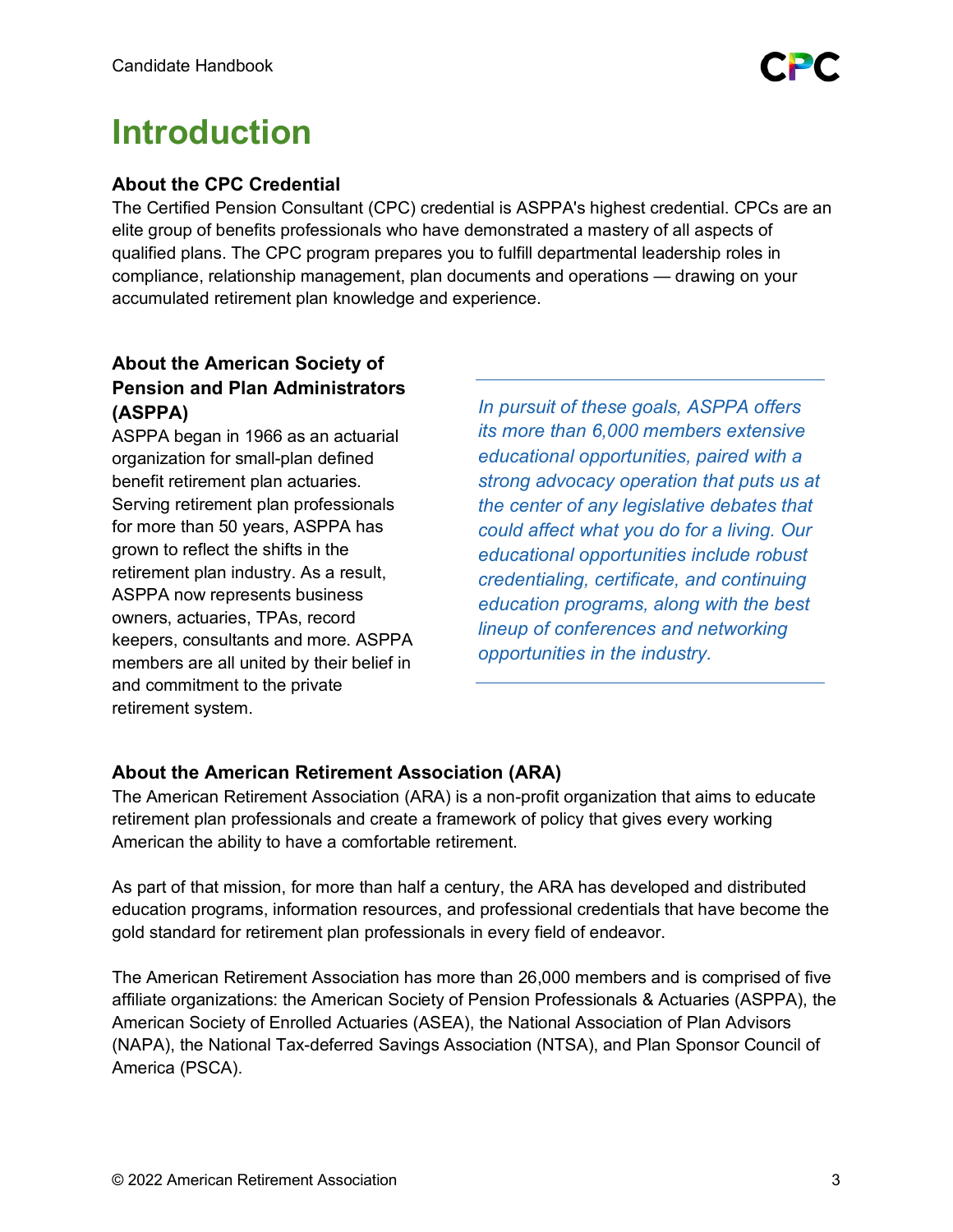# <span id="page-3-0"></span>**Section 1: ASPPA CPC Credential Requirements**

# **Summary**

ASPPA has developed requirements for eligibility to ensure that the application process is fair and impartial for all applicants. Each eligibility requirement has been established to ensure that individuals certified by ASPPA have an acceptable level of knowledge and proficiency necessary to administer retirement plans.

To obtain the CPC credential, individuals must:

- Pass the QKA®, QKC, and QPA Exams
- Pass 6 CPC Modules (4 core and 2 elective)
- Pass the CPC Exam
- Agree to abide by the ARA Code of Professional Conduct
- Apply for the credential

# **Exam Requirement**

Candidates must earn a score of 7 or greater to successfully complete the CPC exam. The CPC exam is an eight-part comprehensive essay and short answer exam that assesses a candidate's ability to analyze and communicate key retirement plan concepts commensurate with professional retirement plan consultant standards.

# **Experience and Education Requirement**

Candidates must complete the following to be eligible for the CPC credential:

- Successful completion of the QKA-1 and QKA-2 exams, or
	- o DC-1 and DC-2 exams prior to July 2021
- Successful completion of the QKC exam, or
	- o DC-3 exam prior to January 2022
- Successful completion of the QPA exam, or
	- o DB exam prior to January 2022
- Successful completion of the required core CPC education modules:
	- o Investments
	- o Fiduciary Topics
	- o Distributions & Loans
	- o Related Groups & Business Transactions
- Successful completion of at least two (2) of the four (4) elective CPC education modules:
	- o ESOPs
	- o Governmental & Tax-Exempt Plans
	- o Nonqualified Plans
	- o Cash Balance Plans
- Successful completion of the CPC Exam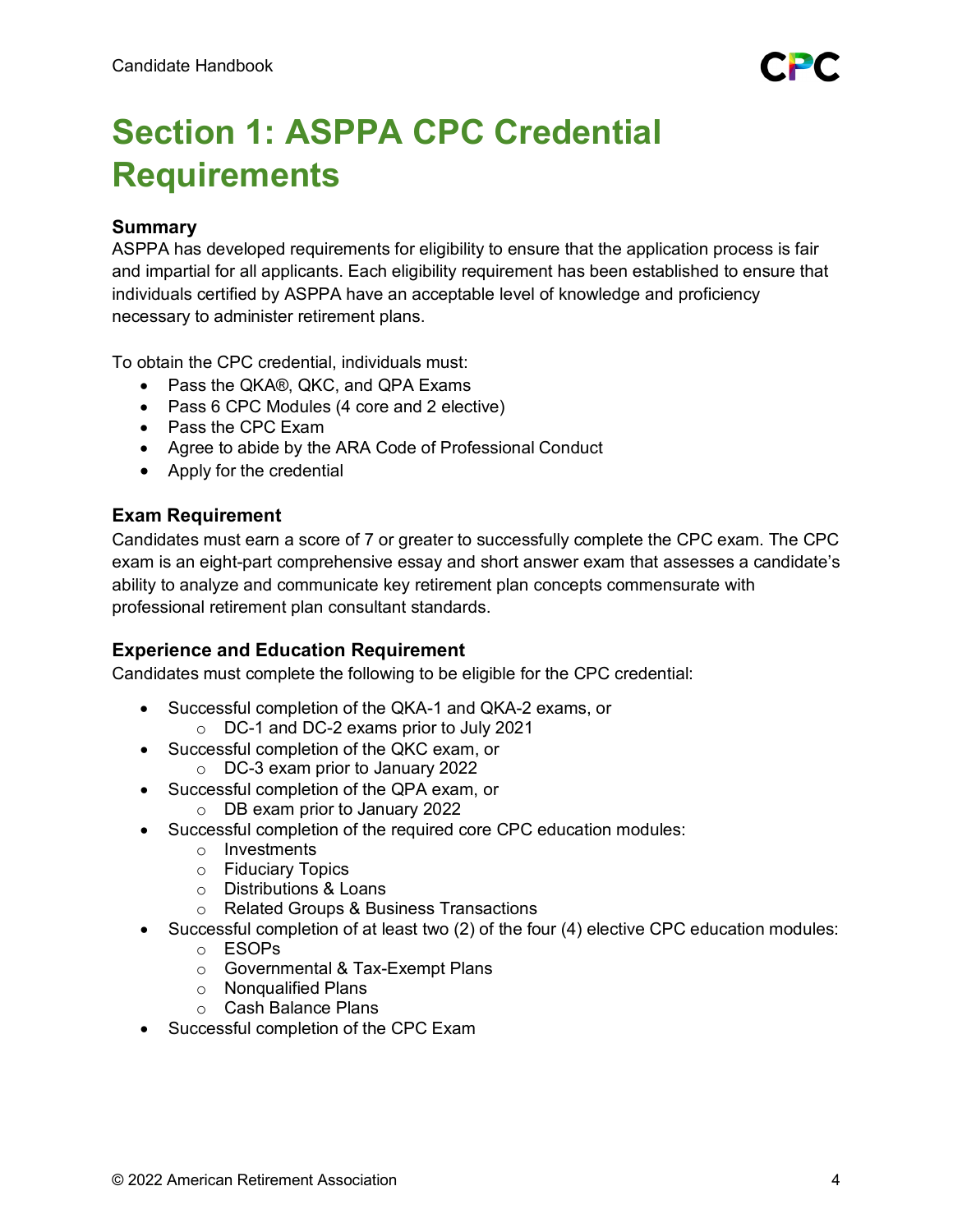

# **Application Requirements**

Candidates must agree to abide by the ARA Code of Conduct, acknowledge receipt of the ASPPA continuing education policy, and pay ASPPA credentialed membership dues.

Note: Existing ASPPA credential holders must complete the Upgrade/Addition application form.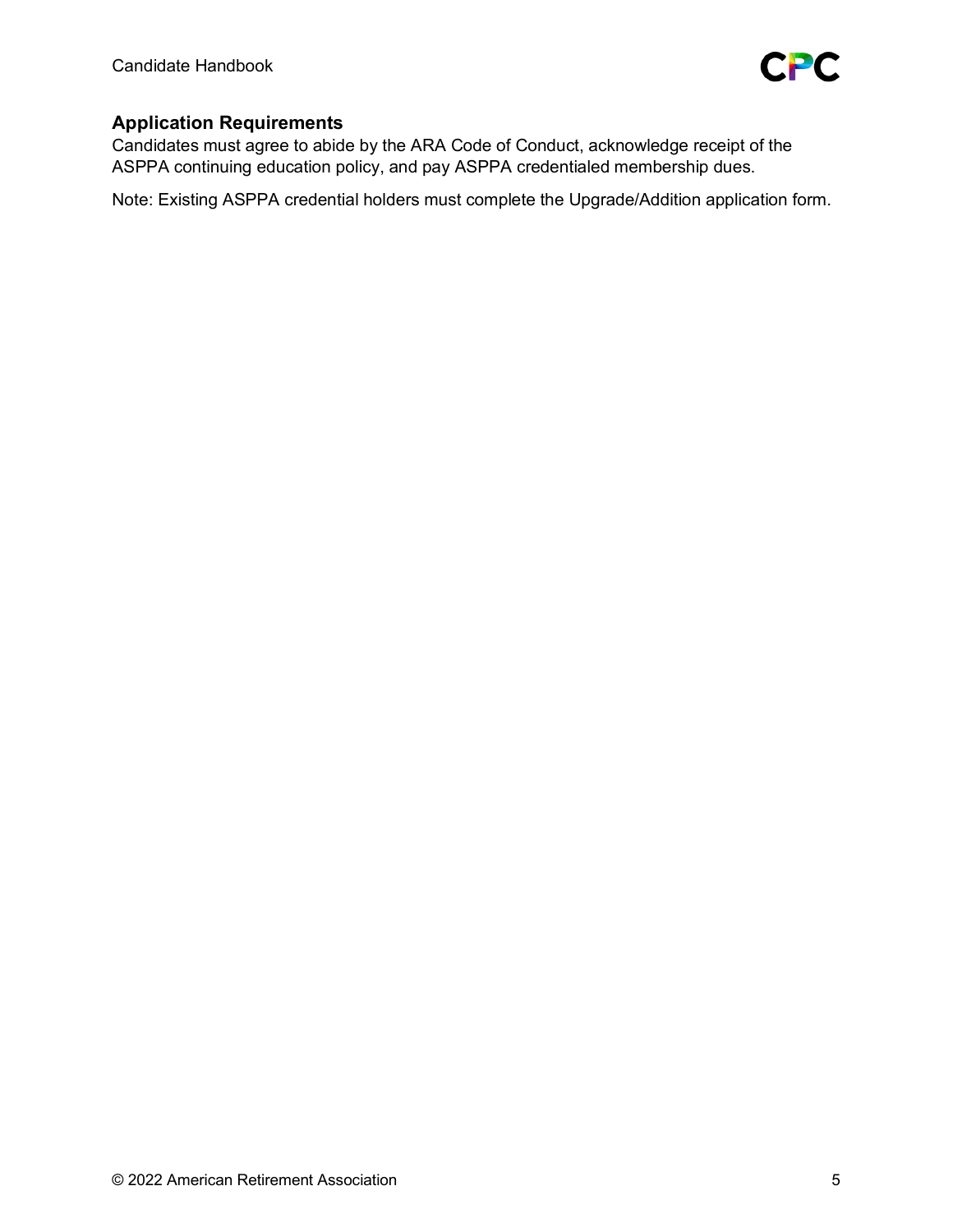# <span id="page-5-0"></span>**Section 2: Preparing for the ASPPA CPC Credential Exam**

# **Summary**

As the highest designation for non-actuary ASPPA members, the Certified Pension Consultant (CPC) credential is intended as an opportunity for a candidate to demonstrate a high level of retirement plan knowledge and experience. To earn the CPC credential, candidates build upon a foundation of knowledge acquired by successfully completing examinations required for the QKA®, QKC, and QPA credentials.

CPC candidates will demonstrate their knowledge and experience through the completion of specific core and elective online education modules as well as a single comprehensive proctored CPC essay examination.

The modules, study guide, and proctored exam will provide opportunities for analyzing and solving consulting problems that might be encountered in real-life client situations. In professional practice, more than one statutory provision or retirement plan consideration often applies, and pension consultants must be able to recognize and evaluate in depth each potential issue for their clients.

Additionally, because ASPPA members are required to comply with ARA's Code of Professional Conduct, the topic of ethical performance in one's professional capacity forms an important part of the CPC course of study and ethics questions will be a part of each core module and the proctored exam.

ASPPA has available study materials to help individuals prepare for the CPC certification exams. These include:

# **CPC Online Modules / CPC Education Requirement**

Candidates must pass six online modules (four core and two elective). Each CPC education module contains a PDF study guide, additional resources to download, and a 20-question multiple choice assessment. CPC module assessments are not timed and may be taken more than once. Candidates must earn a 70% or higher on the education module assessment to satisfy the CPC education requirement.

#### Core Module Package (complete all four)

- Investments
- Fiduciary Topics
- Distributions & Loans
- Related Groups & Business Transactions

#### Elective Modules (complete at least two)

- ESOPs
- Governmental & Tax-Exempt Plans
- Nonqualified Plans
- Cash Balance Plans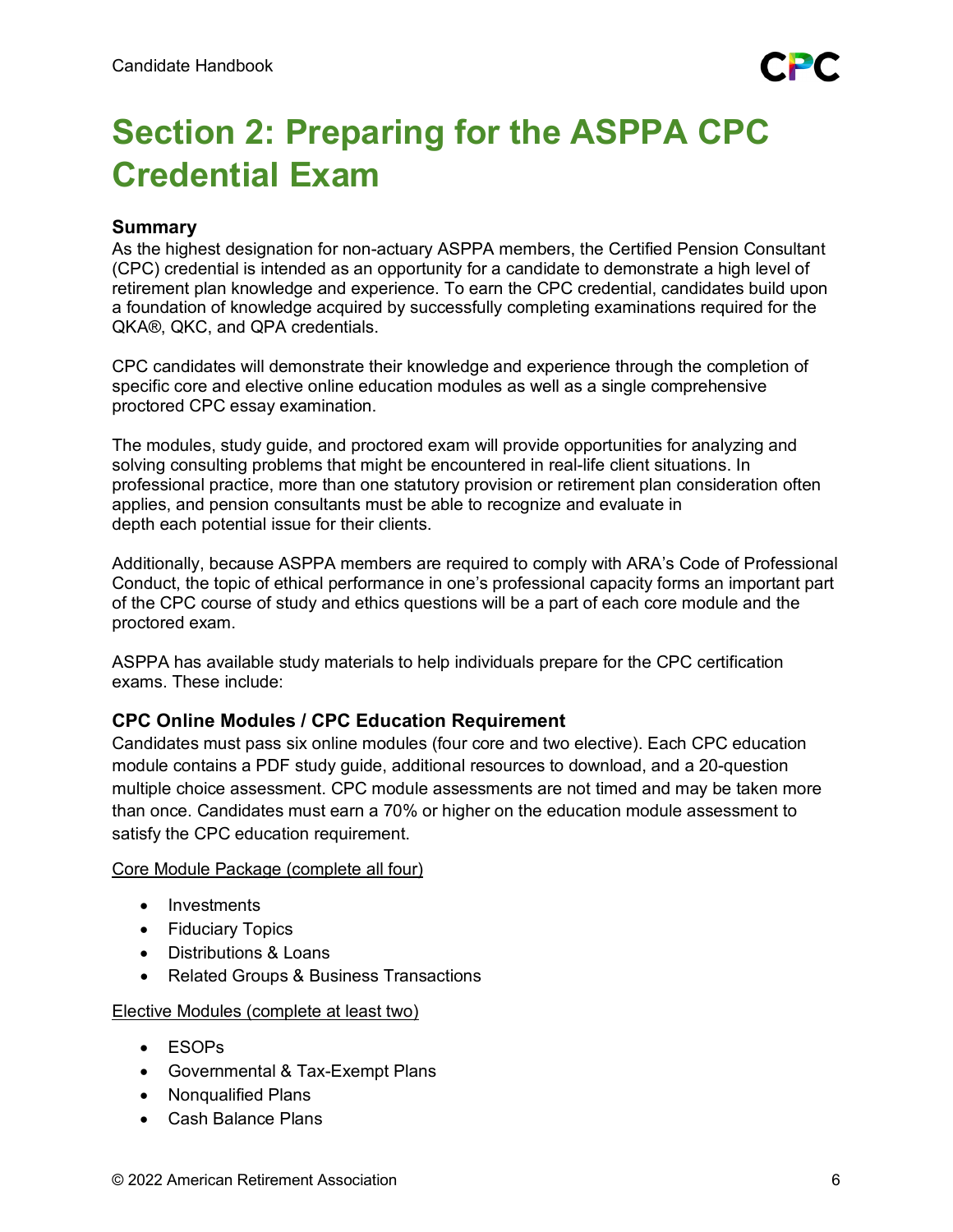

# **CPC Study Guide**

The CPC study guide is the primary resource for candidate preparation for the ASPPA CPC examination. The CPC study guide chapters correlate to the eight sections of the CPC exam:

- Chapter 1: Related Groups and Business Transactions
- Chapter 2: Coverage and Nondiscrimination
- Chapter 3: 401(k) Plans
- Chapter 4: Defined Benefit Plans
- Chapter 5: Distributions and Loans
- Chapter 6: Fiduciary Responsibilities, including ERISA 404(c)
- Chapter 7: Correction Programs and Ethics
- Chapter 8: Plan Design

# **CPC Practice Exam**

ASPPA provides candidates with a practice CPC exam with sample answers designed to help candidates prepare for the proctored exam. The practice exam is not intended as a tool to assess candidate knowledge or provide feedback on areas that may require further study. The practice exam is provided to help candidates become familiar with the exam format and provide examples of responsive answers to exam questions. Candidates should not assume that the specific subject matter covered on the practice exam will be included on the proctored exam.

# **CPC Exam**

The CPC exam is a 4½ hour proctored essay and short answer examination. The CPC exam is offered twice each year on dates established by ASPPA.

The CPC exam has eight sections with each section comprised of multiple questions. Each question is assigned a point value. Question points are totaled to derive scores for respective exam sections.

| <b>Exam Topic / Section</b>                        | <b>Possible Points</b> | <b>Exam Weight</b> |
|----------------------------------------------------|------------------------|--------------------|
| Business entities and related groups               | 100                    | 10%                |
| Coverage and nondiscrimination                     | 150                    | 15%                |
| $401(k)$ plans                                     | 150                    | 15%                |
| Defined benefit plans                              | 130                    | 13%                |
| Distributions and loans                            | 100                    | 10%                |
| Fiduciary responsibilities, including ERISA 404(c) | 110                    | 11%                |
| Correction programs and ethics                     | 80                     | 8%                 |
| Plan design                                        | 180                    | 18%                |
| <b>Total</b>                                       | 1,000                  | 100%               |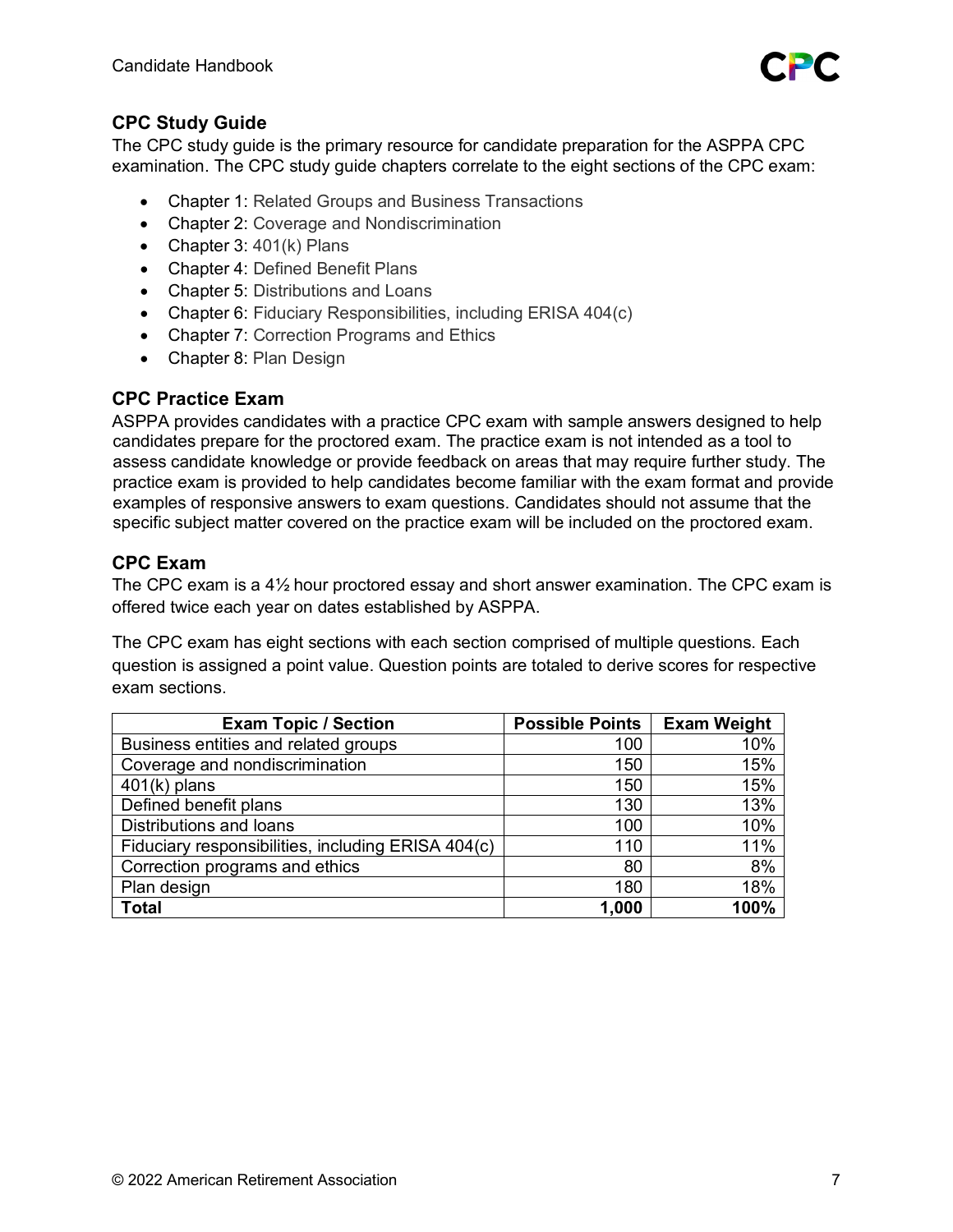

# **Frequently Asked Questions**

1. Why is the CPC examination an essay-based exam?

The essay examination format is the best way to test a candidate's ability to apply knowledge meaningfully to realistic consulting situations.

2. How are the examination questions structured?

Generally, essay questions are based on factual situations typically encountered by consultants in their general practice. The questions are constructed to require the candidate to demonstrate knowledge of certain facts and concepts and apply them on a practical basis.

3. How many hours of study are required to pass the examination?

This examination is rigorous to assure a high level of competence. The number of hours of study needed to pass the examination varies from person to person depending on the length and breadth of a person's experience in the pension field.

Working knowledge of the Internal Revenue Code, ERISA, and the accompanying regulations are essential. In addition, it is expected that all materials in this handbook will be read and studied. It is common for persons meeting the above criteria to spend between 250 and 300 hours studying for the examination. As in other professional examination programs, such as bar examinations, enrolled actuary examinations and CPA examinations, it is not unusual for candidates to take the test more than once before passing.

4. How should a candidate study for the examination?

The CPC Study Guide and the practice exam are the primary resources for CPC candidate exam preparation. Candidates may choose to allocate more time to topics with greater weight on the exam. Likewise, candidates may find it beneficial to review subjects that are unfamiliar, or those that are outside of the candidate's normal area of practice.

Do not assume that the specific subject matter covered by the review questions will be on the proctored exam.

5. How many times a year is the examination given?

The CPC exam is offered twice per year in the spring and the fall months.

6. Where can I obtain additional information on the CPC examination?

Review the information posted on ASPPA's website, asppa-net.org. If additional information is needed, contact ASPPA Customer Support at 703-516-9300 or customercare@asppanet.org.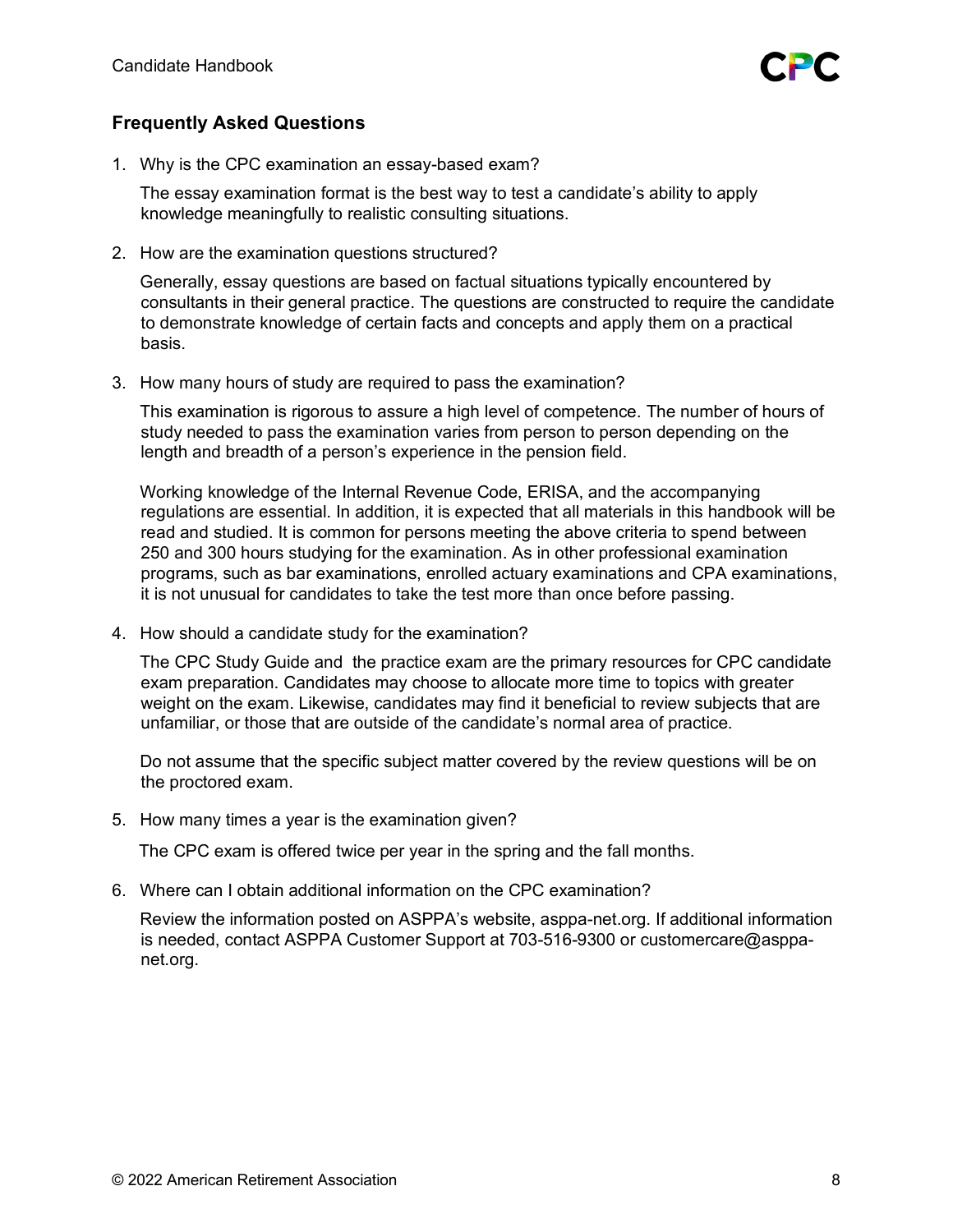# <span id="page-8-0"></span>**Section 3: Exam Administration**

# **CPC Exam Format**

The CPC exam is a 4  $\frac{1}{2}$  hour proctored essay and short answer examination. The CPC exam is offered twice per year on dates established by ASPPA.

The CPC exam has eight sections with each section comprised of multiple questions. Each question is assigned a point value. Question points are totaled to derive scores for respective exam sections.

# **Exam Fee**

The exam fee is \$480.

# **Exam Delivery**

The CPC exam is delivered using a proctored online examination system. Candidates will need access to a laptop or desktop computer with a webcam and microphone to participate in the CPC exam. Candidates are provided system requirement documentation and system verification tools upon enrollment in the CPC exam.

Candidates are permitted to use the browser-based calculator or the Windows on-screen calculator to perform calculations. Candidates may use the notes field to record results in multistep calculations. Candidates may not use cell phones, handheld calculators, or other softwarebased calculators during the exam. Using paper to take notes or perform calculations during the exam is prohibited.

# **Exam Enrollment**

ASPPA will enroll candidates into the ASPPA online exam administration system within three (3) business days of the candidate's exam purchase or exam enrollment request. Candidates will be provided written instructions on how to access the online exam system, perform system functionality tests, take a practice exam, and participate in a technical review of the exam system with ASPPA staff prior to the exam date. Candidates will receive written confirmation of the date and time the CPC exam will be administered.

# **Exam Window**

The exam is delivered twice per year in the Spring and Fall months.

# **Exam Scoring**

CPC exams are scored by a committee of ASPPA members who hold the CPC designation. Each exam section is scored by two evaluators. Evaluator scores for each exam section are averaged to determine total points earned for each exam section. Scores are determined based upon completeness of candidate answers according to a grading guide. Final scores are reviewed and affirmed by ASPPA staff.

The CPC exam score is derived from points earned out of the total 1,000 points available. Exam scores are reported by exam score decile. Passing scores of 9, 8 or 7 are equivalent to exam scores greater than 90%, 80%, and 70%, respectively. Unsatisfactory or failing scores of 6, 5 or "N" are equivalent to 60%, 50% and less than 50% respectively.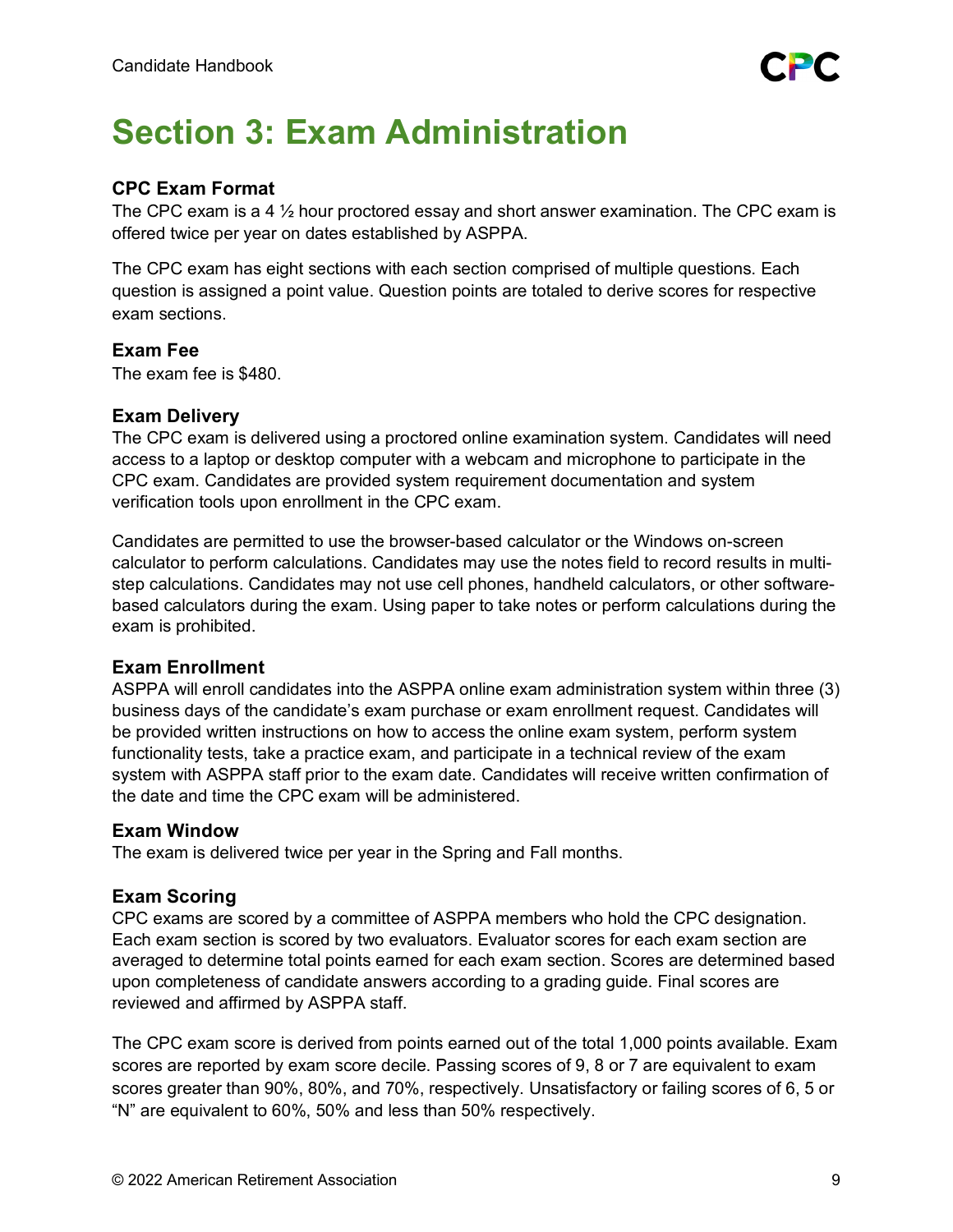

# **Exam Super Scoring**

Effective October 16, 2021, candidates who earn a score of 6 or 5 are eligible for exam super scoring. Super scoring refers to the combination of high scores on each of the eight exam sections from two different exams. To be eligible for super scoring exams must be completed within a 19-month period. ASPPA will automatically score qualifying exams on behalf of the candidate.

# **Super Scoring Process**

Super scored results are determined by comparing the points earned for each of the eight sections on the two qualifying exams. Candidates will be awarded the greater point value for the respective exam sections of each exam to determine a score of total points earned out of 1,000 eligible points. If the super scoring results in 700 or more points earned, then the candidate will receive a passing grade for the CPC exam reported as "S."

# **Transition Rule for CPC Exams Administered in 2016 - 2021**

Candidates who earned a score of 6 or 5 on exams administered after January 1, 2016, and prior to December 31, 2021, may super score with a second CPC exam taken prior to July 2023. After July 2023, the 19-month limitation period will apply. ASPPA will automatically superscore qualifying exams taken during the transition rule administration period and determine if a candidate qualifies for a passing score of "S."

# **Exam Result Feedback**

Exam scores are reported by decile where scores of 9, 8, and 7 are passing and scores of 6, 5, and N are failing scores. Raw scores (the number of points earned, and actual exam percentage of points earned), spreads between scores, pass marks, pass percentages and copies of questions are not released.

In addition to the exam score, candidates receive an exam performance summary. The exam performance summary lists candidate performance on each of the eight exam sections. Performance feedback is reported as either satisfactory or needing work. Satisfactory performance for an exam section indicates that the candidate earned 70% or more of the points available for the exam section and is indicated by the statement "Satisfactory". Sections in which the candidate earned less than 70% of the points available for the exam section will be indicated by the statement "Needs Work".

# **Time Limit**

The time limit for taking the CPC exam is 4  $\frac{1}{2}$  hours. Exam time cannot be paused and resumed after starting. Any unanswered questions will be awarded zero (0) points.

# **Breaks During Exam**

Candidates are permitted two 15-minute breaks when taking the CPC exam. Breaks are not mandatory, may be less than 15 minutes, and are not included in the 4  $\frac{1}{2}$  hour exam time limit. If both breaks are used during the 4  $\frac{1}{2}$  hour exam, it is possible to spend five hours on the CPC exam. Candidates must announce their break to the online exam proctor and must follow directions from the proctor regarding the use of breaks for the exam attempt to remain valid.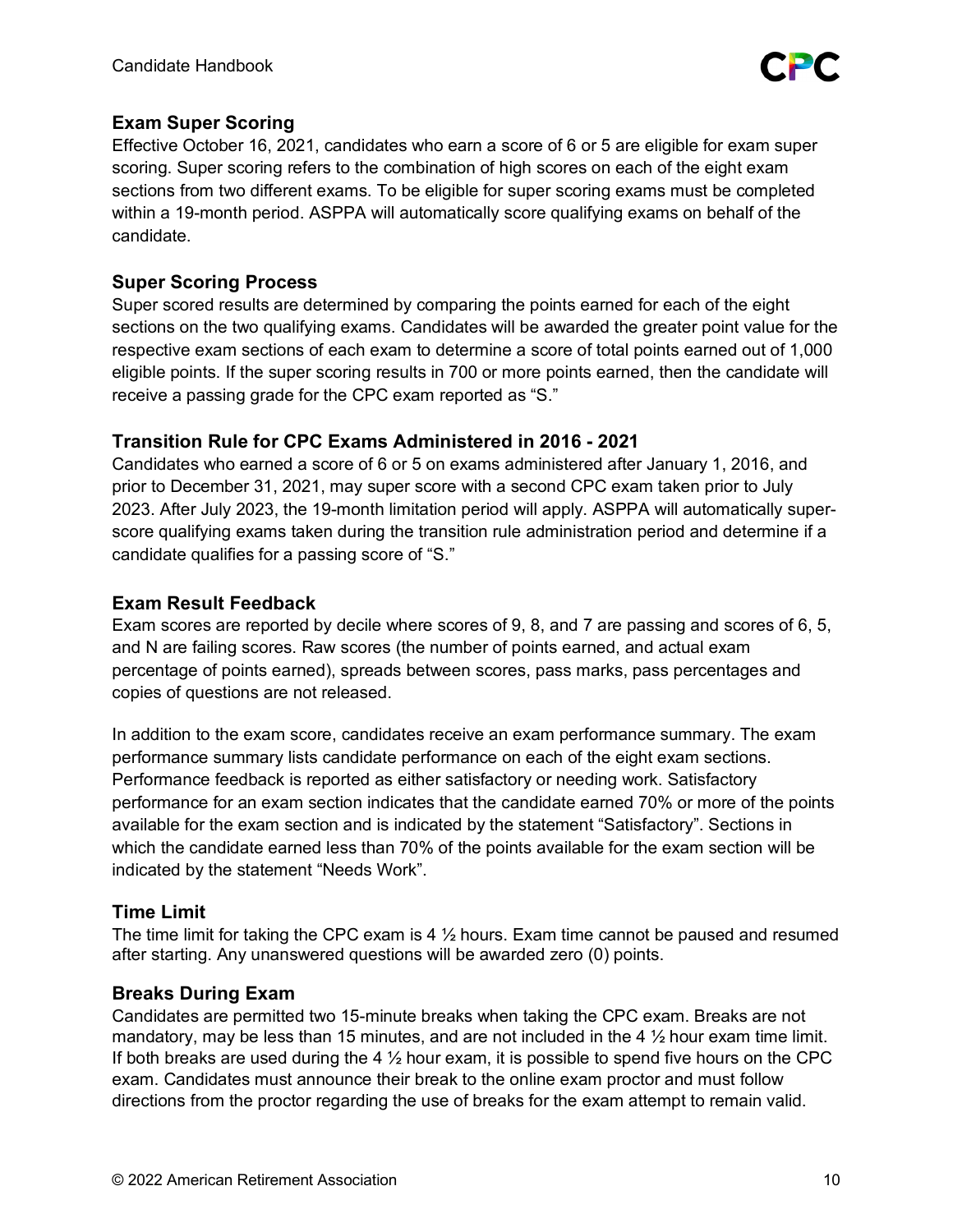# **Score Report Delivery**

CPC exam results will be emailed to candidates approximately 8-10 weeks after the examination date.

# **Language**

The CPC exam is offered only in English.

# **Test Administration Modification**

Special accommodations to test administration shall be provided to candidates with a disability (as defined by Title III of the Americans with Disabilities Act) who submit with their certification application, a written explanation of their needs and appropriate documentation. Requests must be submitted no less than six weeks prior to test date to allow sufficient time for arrangements to be made on behalf of the test candidate. Requests for accommodations should be submitted in writing to [rpa@usaretirement.org.](mailto:rpa@usaretirement.org)

# <span id="page-10-0"></span>**Statement of Non-Discrimination**

ASPPA endorses the principles of equal opportunity. Eligibility criteria for examination and credentialing as a QKA® are applied equally to all individuals regardless of age, race, religion, gender, national origin, veteran status, or disability.

# **Confidentiality**

ASPPA recognizes candidates' rights to control personal information. ASPPA policy is designed to safeguard this information from unauthorized disclosure. Candidates can change their contact preferences by updating personal preferences in their profiles. To protect the rights to control score distribution, exam scores are released only to the candidate and authorized ASPPA or ARA staff.

ASPPA does not release individual exam scores, except for use in research studies that preserve candidates' anonymity. Candidates' scores will always remain confidential unless authorized with the written consent of a candidate. Official statistics regarding the QKA® credentialing exam, including all question performance data, individual data, and demographic data, will be considered confidential. However, ASPPA reserves the right to publish aggregated, non-identifying information based on such data.

# **Exam Irregularities**

Any problems, suspected instances of cheating, alleged inappropriate examination administration, environmental testing conditions severe enough to cause disruption of the process or any other irregularities related to test administration should be brought to the attention of ASPPA at [customercare@asppa.org.](mailto:customercare@asppa.org) All such matters will be reported, investigated and subject to further action based on policies and procedures adopted by ASPPA.

Cheating, violations of the ARA Code of Conduct, and matters that may constitute grounds for disciplinary action will be handled under the disciplinary procedures adopted by ARA, but other issues in examination irregularities are not subject to appeal.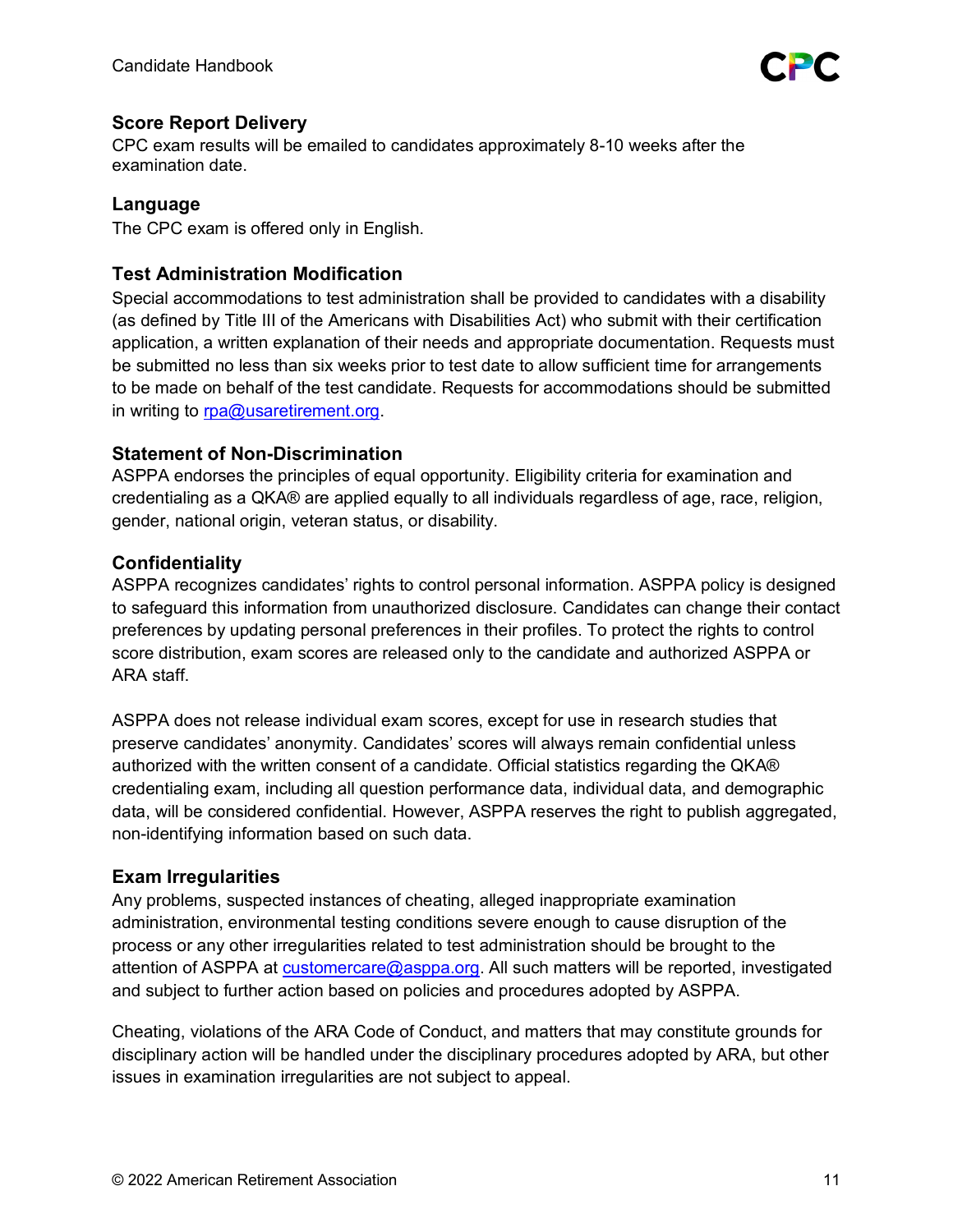

# **Violation of Code of Conduct**

If it is determined that a candidate has violated the ARA Code of Conduct, the candidate may be barred from taking the exam for a timeframe determined by ARA.

# **ASPPA Credential Candidate Inquiry Policy**

Candidates may submit written inquiries about ASPPA study materials and credentialing exams. Credential examination inquiries must be submitted within 30 days after the examination date

Inquiries regarding ASPPA credentialing exams must be submitted by the exam candidate. ASPPA will not review or respond to inquiries submitted on the candidate's behalf. Correspondence will be conducted in accordance with ASPPA's privacy policy contained in this handbook.

# **Exam Refund & Transfer Policy**

Fees for examinations are not refundable. The right to sit for a ASPPA examination belongs exclusively to the person named on the exam registration request. Candidates named on the exam registration request may transfer the right to another candidate. The transfer request must be submitted in writing to [accountsreceivable@usaretirement.org](mailto:accountsreceivable@usaretirement.org) not less than 15 days prior to the exam window expiry date.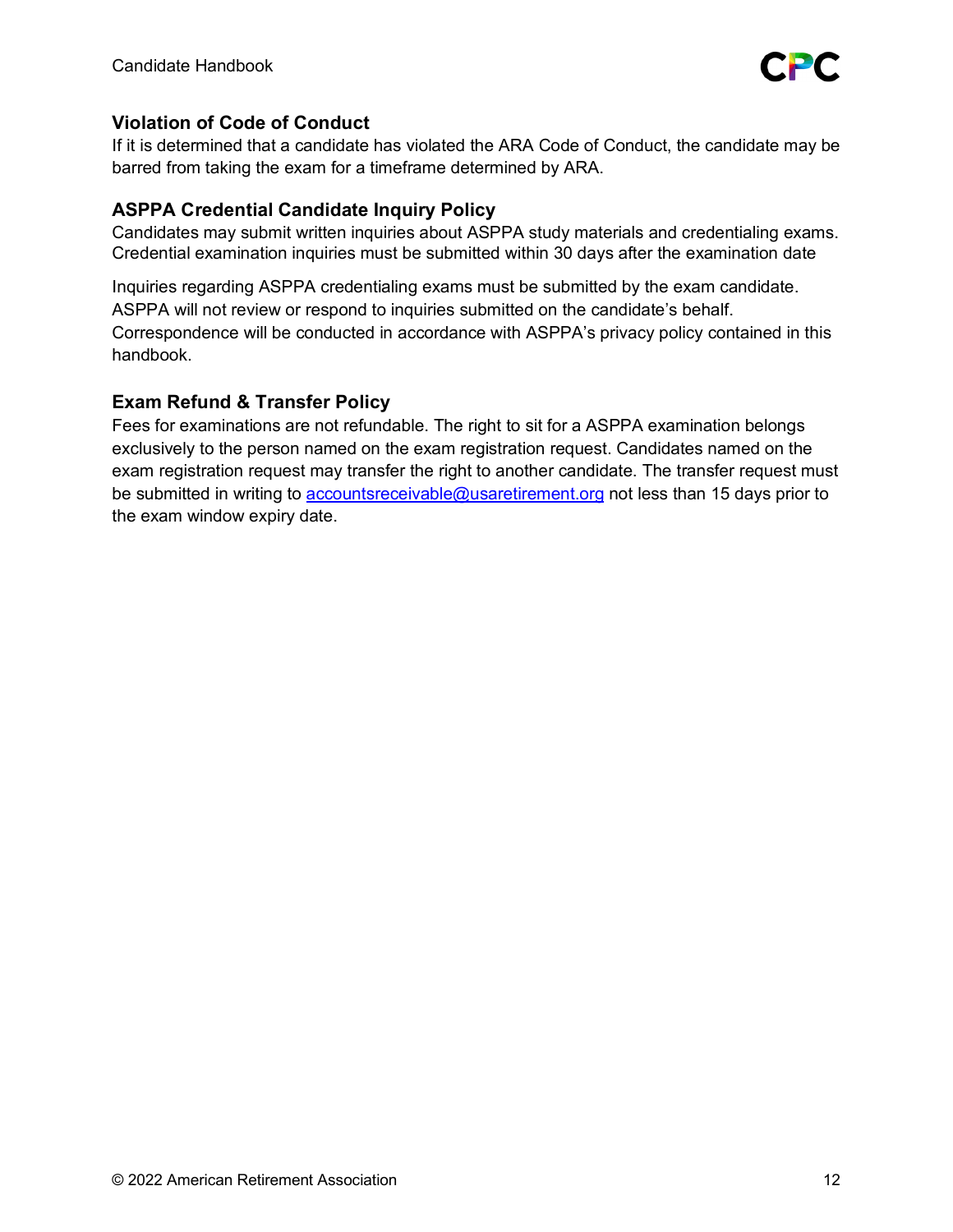# **Section 4: Applying for ASPPA CPC Credential Membership**

# **Credentialed Membership Application**

Candidates who meet the qualifications described above may apply for CPC credentialed membership by completing the [ASPPA Credential Membership Application.](https://www.asppa.org/sites/asppa.org/files/PDFs/Membership_Applications/ASPPA_CredentialedMember_App.pdf)

# **Membership Dues**

Initial credentialed membership dues are payable upon submission of the credentialed membership application. Annual credentialed membership dues must be paid by December 31 annually.

# **Credential Mark Usage Policies and Procedures**

An individual who has been granted the ASPPA CPC membership may list the credential on stationery, websites, business cards and other promotional materials as:

- First name, Last name, ASPPA CPC
- First name, Last name, Certified Pension Consultant
- First name, Last name, CPC

Should the credential be suspended or withdrawn for any reason, the individual must immediately cease the use of the title ASPPA CPC and acronym designation on stationery, websites, business cards, and all promotional materials.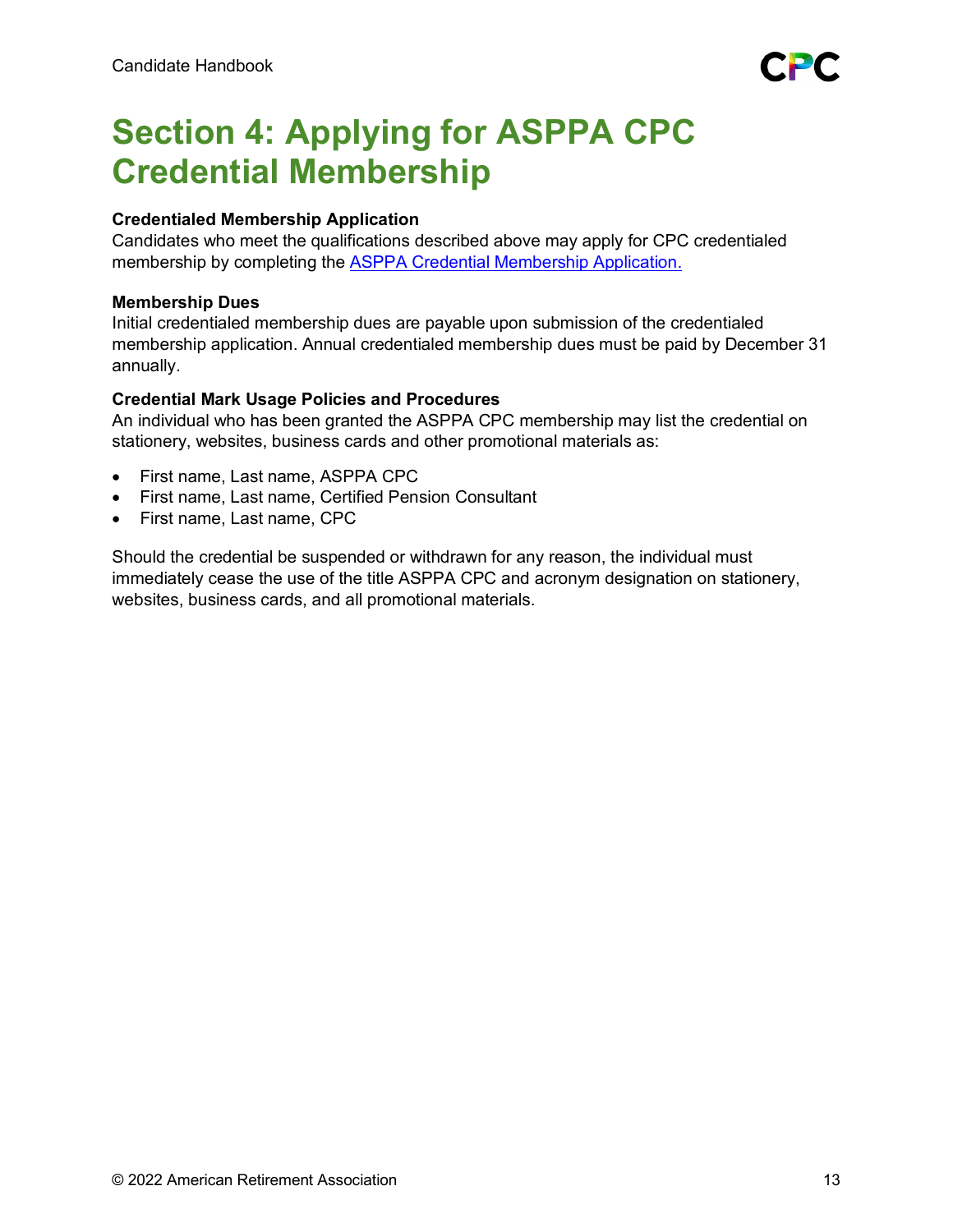

# <span id="page-13-0"></span>**Section 5: ASPPA Credential Continuing Education Requirements**

As a professional society, ASPPA recognizes the importance of the continuing educational development of its members. ASPPA has a mandatory program of Continuing Education (CE) that affects all ASPPA credentialed members who hold an ASPPA credential. CE requirements apply to all credentialed members, regardless of when the credential(s) were awarded.

# **Continuing Education Requirements**

ASPPA credentialed members must complete forty (40) hours of CE every two years.

A minimum of thirty-eight (38) hours of CE must cover retirement plan ("Relevant Topics") and a minimum of two (2) hours of CE must address professional ethics, such as ARA's Code of Professional Conduct.

The two-year cycle begins on the first calendar day of each odd numbered year and ends on the last calendar day of the subsequent even numbered year.

# **Continuing Education Requirement for New Designation Holders**

For designation holders that are awarded their first ASPPA designation in an odd year, the CE requirement for the CE Cycle ending the following calendar year is twenty (20) hours, including one (1) hour of CE that addresses professional ethics, such as the ARA Code of Professional Conduct.

For designation holders that are awarded their first ASPPA designation in an even year, the CE requirement for the CE Cycle ending that calendar year is zero (0) hours.

# **Continuing Education Content Standards**

CE must meet the following standards to qualify for continuing education credit:

- Content must address a Relevant Topic
- Content must be developed by person(s) qualified in the subject matter.
- CE hours reported shall match the actual time on task rounded down to the nearest five (5) minute increment.
	- $\circ$  One (1.0) hour of CE is equivalent to 50 minutes of instruction or study time on task.
	- $\circ$  After the first 50 minutes, CE hours may be accrued 5-minute increments where 5 minutes is equal to one tenth (0.1) CE credits.
	- $\circ$  CE will not be accepted for any event less than 45 minutes time on task. This is equivalent to a nine-tenths (0.9) CE threshold.
- CE credits must be earned and reported for the current cycle. CE credits may not be carried over from one cycle to the next.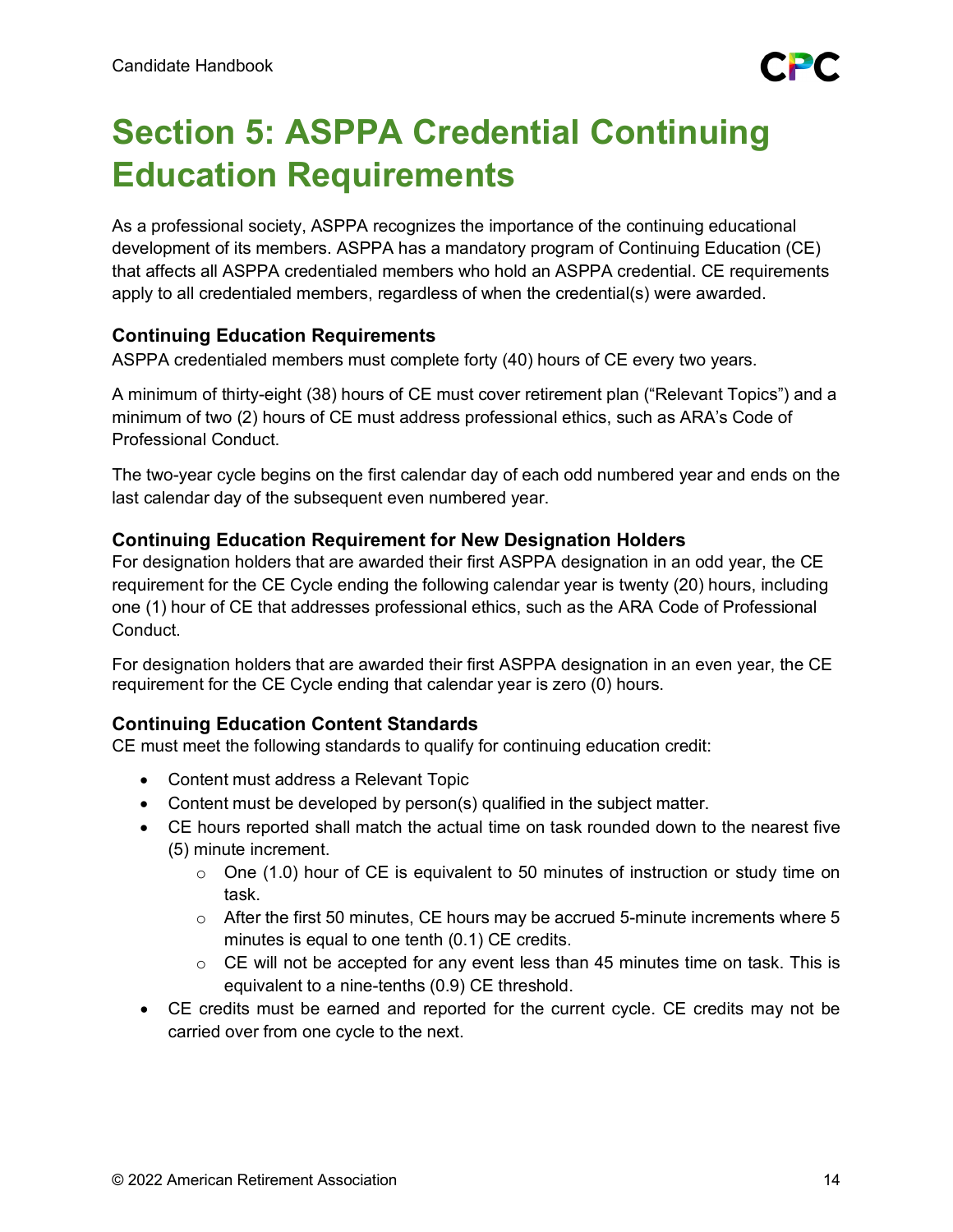

# **Relevant Topics**

All continuing education topics that promote an ASPPA member's professional development in the retirement field qualify for ASPPA CE (including non‐technical topics such as marketing and advanced IT training). Broad categories include topics such as:

- Qualified Plans
- Nonqualified Plans
- Tax‐Exempt & Governmental Plans
- IRAs
- Actuarial Issues
- Investments & Insurance
- Participant Issues
- Business Management, Operations & Development
- Personal Development
- Technology

# **ASPPA Provided CE**

ASPPA will record CE credit for participation in ASPPA CE events. ASPPA will ensure that that ASPPA provided CE meets both continuing education content standards and addresses retirement plan related acceptable subject matter.

# **CE Earned Outside of ASPPA Sponsored Activities**

Credentialed members are responsible for reporting CE earned outside of ASPPA sponsored activities. CE earned from non-ASPPA sponsored activities must meet the requirements detailed in the "CE For Professional Activities other than ASPPA Sanctioned Events" section of this continuing education policy.

# **Failure to Comply with the ASPPA Continuing Education Policy**

Designation holders will have until March 1 of each calendar year to report CE for the prior calendar year CE cycle. ASPPA provided CE earned prior to March 1<sup>st</sup> of each calendar year may be applied to the CE reporting cycle for the prior calendar year. In no case will CE be recorded for more than one CE reporting cycle.

If the failure to comply with the ASPPA Continuing Education Policy results from the audit of thirdparty CE, the designation holder will have 60 days from the date of notification to correct the deficiency.

# **Failure to Renew ASPPA membership**

Designation holders are expected to remain ASPPA members in good standing and make timely payment of any designation maintenance fee that may be required by ASPPA. Failure to pay any required fees by March 1 of each calendar year will result in suspension of the designation.

# **Violation of the ARA Code of Professional Conduct**

Suspension and or revocation of designations due to actual or reported violation of the ARA Code of Professional Conduct is addressed in the ARA Code of Conduct Disciplinary Procedures.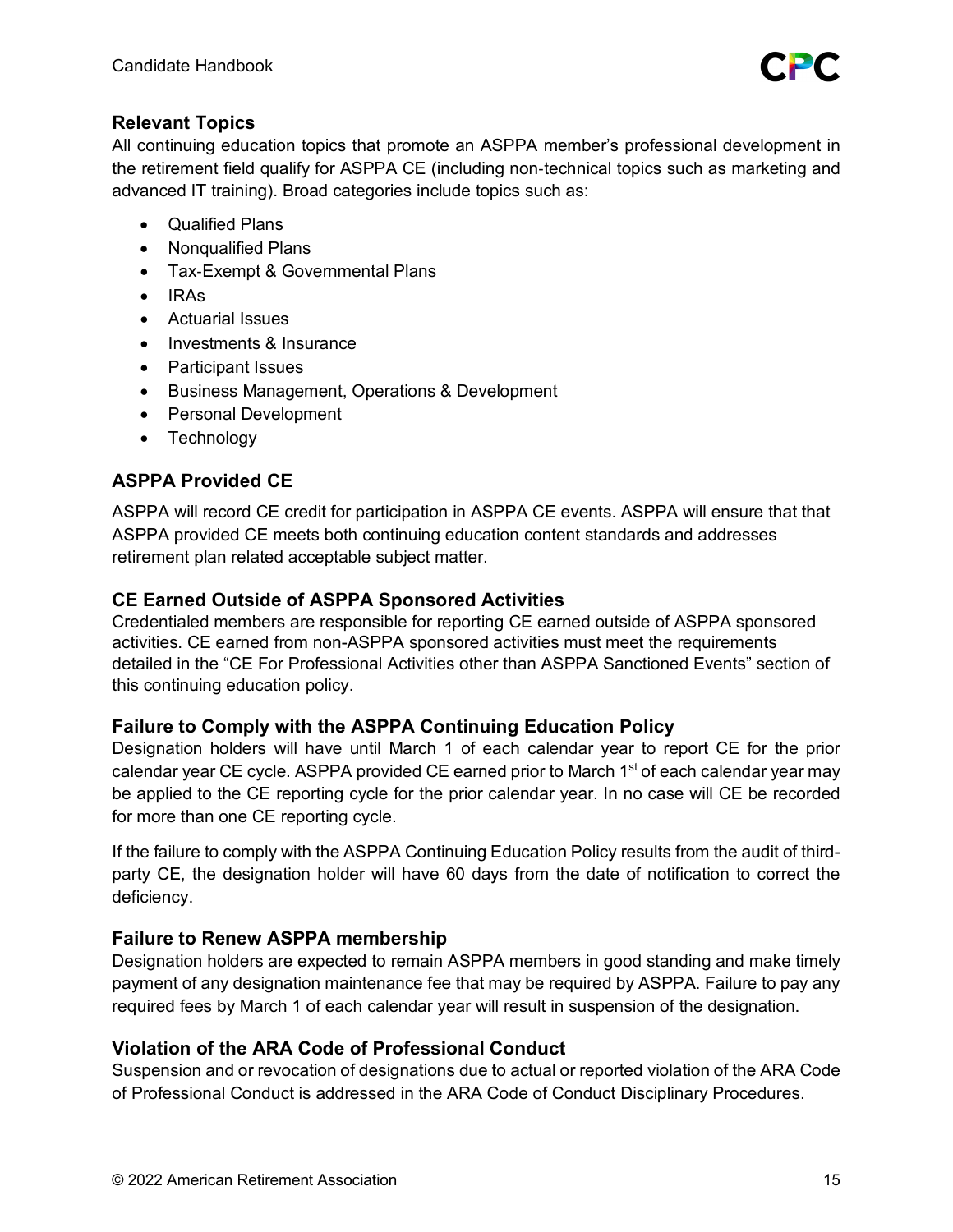

# **Suspension of Designation**

ASPPA designations may be suspended for the following reasons

- Failure to comply with the ASPPA Continuing Education Policy
- Failure to renew ASPPA membership or ASPPA credential maintenance fee as applicable
- Violation of the ARA Code of Professional Conduct

### **Revocation of Designation**

The designation will be revoked for designation holders who do not the correct deficiency or deficiencies that initiated the suspension of the designation.

#### **Reinstatement**

Reinstatement may be granted if the following conditions are met:

- The reinstatement application is submitted with payment of all membership fees
- Documentation is provided demonstrating completion of required 40 CE (including two Ethics) in the 24 months preceding submission of the application

# **CE For Professional Activities other than ASPPA Sanctioned Events**

### Qualified CE Provider

Credentialed members may report continuing education credit earned from the following entities

- Nationally recognized professional society or other nonprofit association
- College or university
- Government agency
- Nationally recognized commercial enterprises
- Employer of the credentialed members

There is no pre‐approval process for Qualified CE Providers.

#### Training Programs and Study Groups

Credentialed members may report continuing education credit for training programs and study groups sponsored by a Qualified CE Provider.

#### Qualified CE Provider Records and Reporting Requirements

Credentialed members may only report continuing education credit from Qualified CE Providers that satisfy the following criteria:

- Provider must verify attendance and time on task.
- Subject matter covered at the program must cover a relevant topic as defined in the ASPPA CE policy.
- The computation of CE credit is based on 50 minutes equals 1 CE credit.
- A maximum of 25 CE credits is allowed per event, training program, or study group.
- A detailed outline of the program topic(s) must be provided to each attendee.
- Written attendance verification with CE amount (or minutes attended) must be provided to each ARA attendee.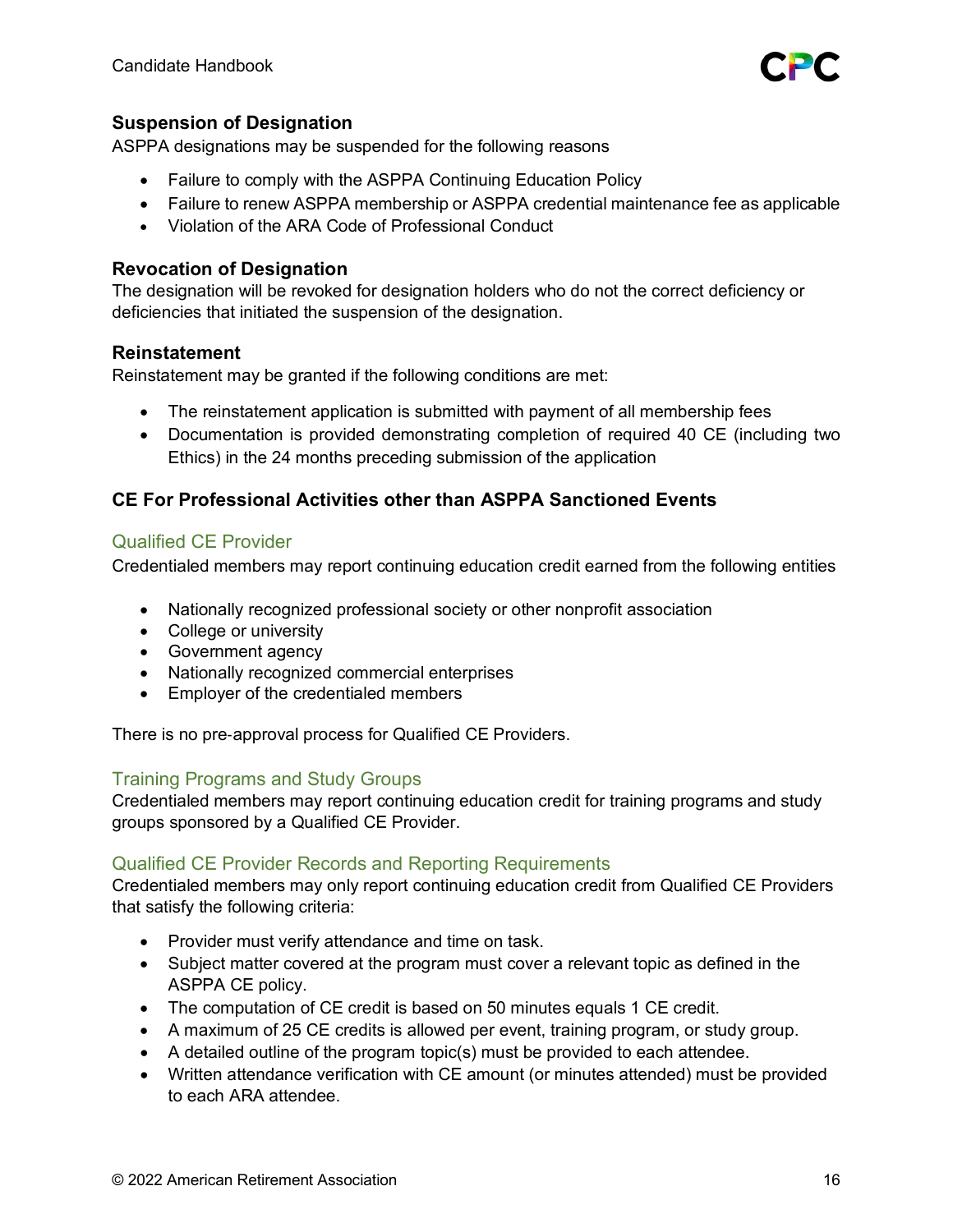

# Other Professional Activities

ASPPA credentialed members may report continuing education credits for the following activities:

**Serving as a speaker** at any professional meeting where subject matter covers relevant topics. Credentialed members may report 4 CE credits for each 50‐minute speaking session and 1.5 CE credits for each speaker panel.

**Publishing an article** on a relevant topic in a nationally recognized publication. Credentialed members may report 1 CE credit for each 50-minute period of preparation time up to a maximum of 10 CE credits for published document.

**Serving as an instructor** for ASPPA or a Qualified CE Provider. Credentialed members may report 4 CE credits for each 50‐minute period of instruction.

#### **Compliance and Audit**

The audit of CE earned outside of ASPPA sanctioned events is conducted for the benefit of all ASPPA designation holders. The CE audit process demonstrates ASPPA's ongoing commitment to professionalism and the integrity of its program. The CE audit process helps ensure compliance with the CE policy, but more importantly, will help ASPPA identify opportunities to continuously improve the CE program.

# **The Audit Process**

ASPPA will conduct an audit of reported third party CE. The audit will encompass a randomly selected representative sample of designation holders who reported third party CE the prior cycle.

Designation holders who are randomly selected for the CE audit will be asked to provide suitable documentation to substantiate that the reported CE meets the Continuing Education Content Standards. In general, the documentation must demonstrate that:

- The content was developed by a subject matter expert with expertise pertinent to the subject matter
- Time on task for the CE credit awarded
- Successful completion or participation

The designation holder subject to audit will also be asked to provide a description of the CE session for any third-party CE reported to satisfy the ethics or retirement plan related acceptable subject matter.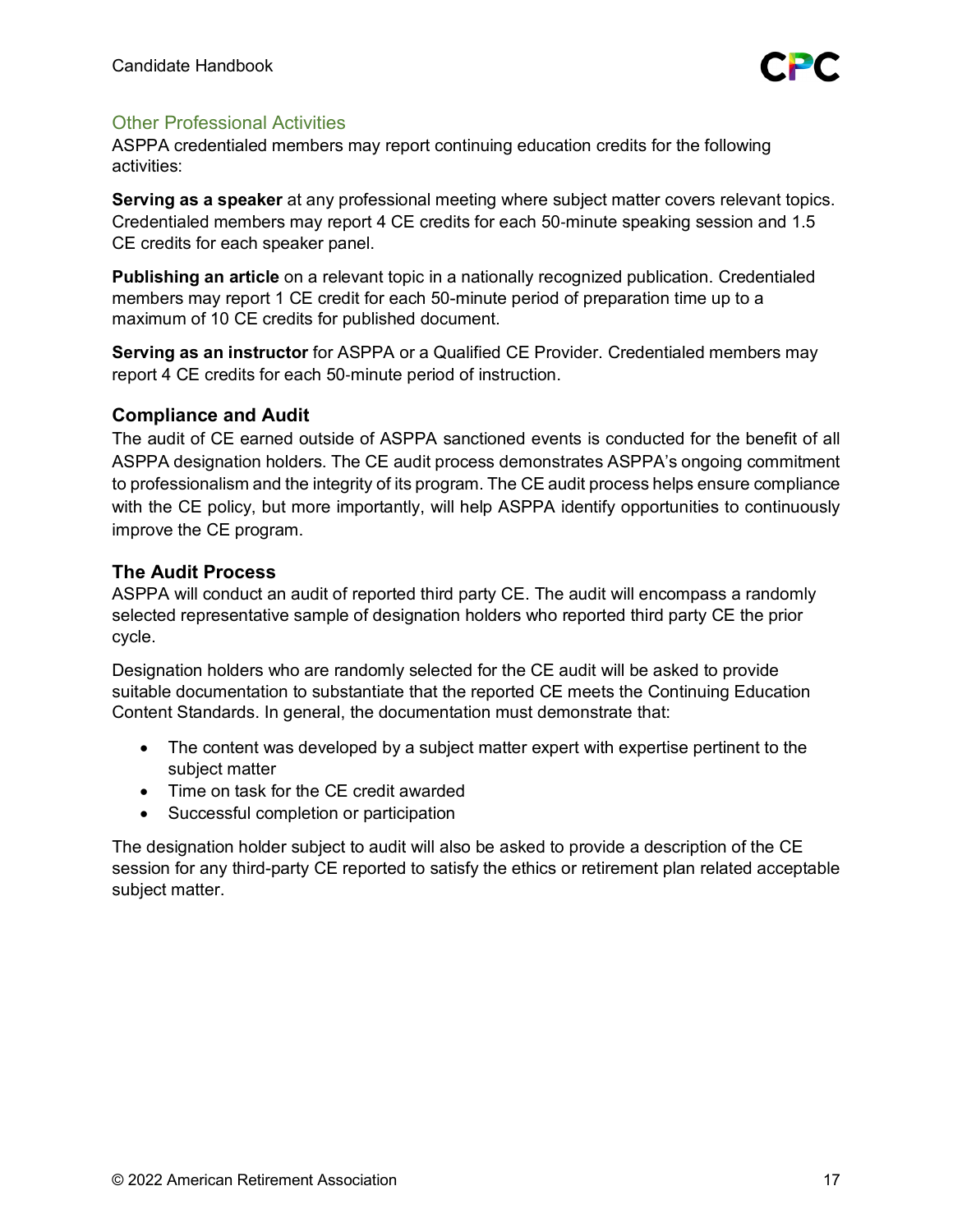# <span id="page-17-0"></span>**Section 6: CPC Credential Exam Content Outline**

# **Topic 1: Business Entities & Related Groups**

# **Overview**

The rules of common control have far-reaching effects on many aspects of qualified retirement plans. For this reason, determining whether an employer is a part of a controlled group or an affiliated service group (ASG) is critical to ensuring continued qualified status for retirement plans. This topic examines various types of these arrangements, and the integral rules of stock attribution are examined. Also included is a review of the effect of business transactions such as mergers and acquisitions on groups under common control and the retirement plans sponsored by these entities.

# **Learning Objectives**

The successful candidate will be able to:

- Analyze a fact pattern and conclude whether common control exists under IRC §§414(b) and (c).
- Explain the impact of controlled group status on qualified plan requirements.
- Identify situations where an ASG may exist and the information needed to make an ASG determination.
- Explain the impact of ASG status on qualified plan provisions.
- Discuss the consequences of leased employees on the recipient client organization's plan.
- Analyze a fact pattern and conclude whether a multiple employer plan exists.
- Discuss the advantages and disadvantages of establishing a multiple employer plan versus several single employer plans.
- Discuss the effect an operational failure with one member of a multiple employer plan has on the plan as a whole.
- Discuss the plan requirements for which members of a multiple employer plan are treated as a single employer and those for which they are treated as separate employers.
- Apply the rules for a multiple employer plan to a PEO relationship.

# **Exam Weighting**

This topic will comprise approximately 10% of the examination.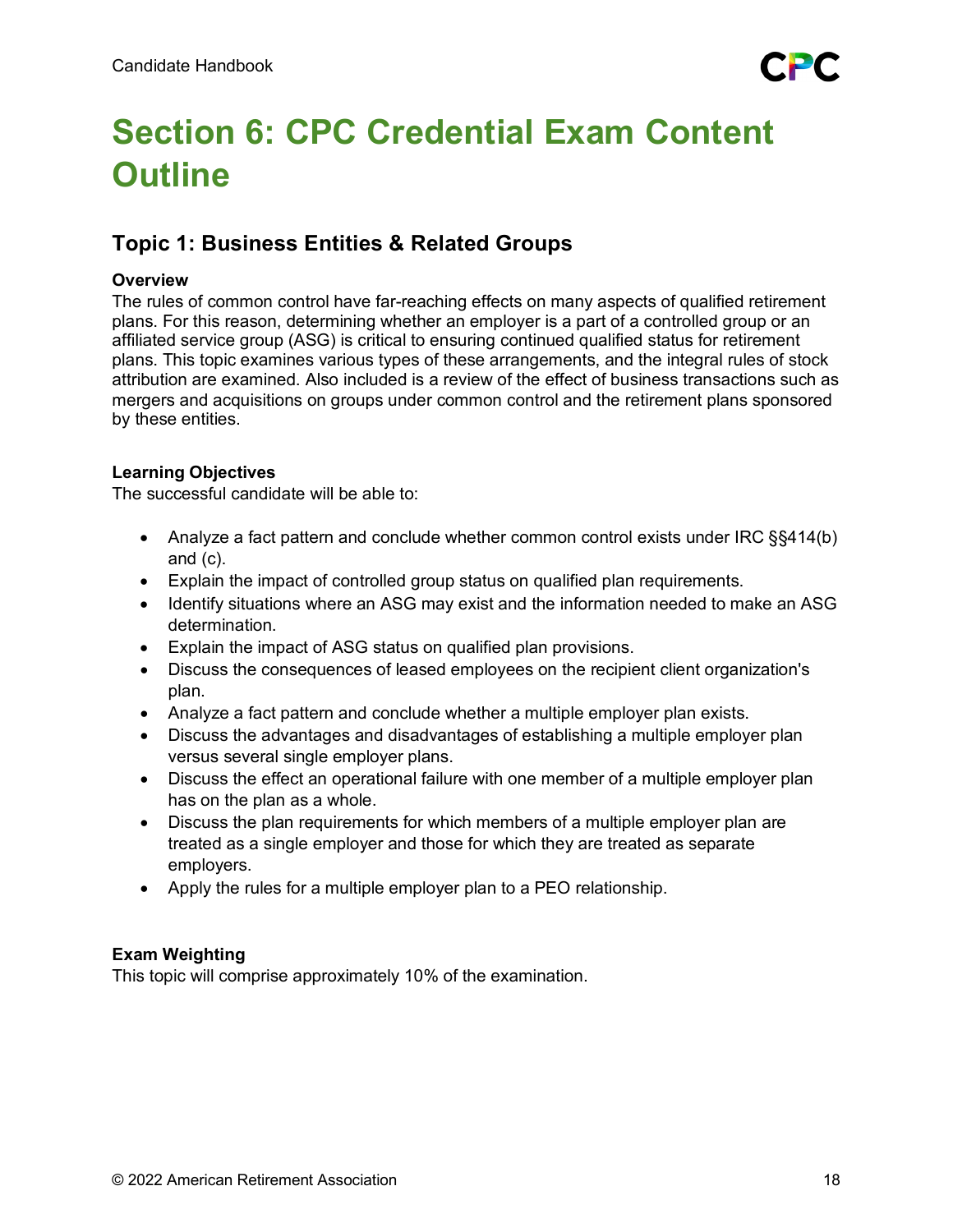

# **Topic 2: Coverage & Nondiscrimination**

# **Overview**

A qualified retirement plan must benefit a minimum number of employees and may not be designed or operated in favor of highly compensated employees (HCEs). This topic reviews the coverage and participation tests under IRC §§410(b) and 401(a)(26) incorporating testing methodology as well as procedures for correcting violations and the special exceptions accorded to qualified separate lines of business (QSLOBs) under IRC §414(r). In addition, the nondiscrimination rules of IRC §401(a)(4) which prohibit favoring HCEs in the amount of benefit or contribution provided and prohibit favoring HCEs in the availability of benefits, rights or features are outlined. A qualified retirement plan also must ensure that the effect of any plan amendment or termination is not discriminatory. Therefore, details of various options available to prove nondiscrimination in these areas are included under this topic.

The following learning objectives assume that the candidate has a complete knowledge of basic coverage and nondiscrimination testing concepts including identifying HCEs and performing nondiscrimination and coverage tests under IRC §§410(b), 401(a)(4) and 401(a)(26).

# **Learning Objectives**

The successful candidate will be able to:

- Analyze a fact pattern and apply the minimum participation rules of IRC §401(a)(26).
- Analyze a fact pattern, apply the coverage rules of IRC §410(b), discuss the consequences of a failed coverage test, and recommend methods of correction.
- Analyze a fact pattern, apply the nondiscrimination rules of IRC §401(a)(4), discuss the consequences of a failed test, and recommend correction alternatives.
- Analyze a fact pattern and illustrate a rate group test on a defined contribution plan.
- Illustrate cross-testing given a specific fact pattern, including EBAR calculations and the use of the gateway test.
- Discuss the effect of allocation conditions on a cross-tested plan.
- Discuss the impact of a plan's top-heavy status on plan design and operations.
- Discuss the interaction between top-heavy minimum allocations, safe harbor contributions, and minimum gateway allocations.
- Identify plan provisions that must be tested as a benefit, right, or feature, and analyze whether the provision is nondiscriminatory.
- Determine the maximum deductible limit for a company that has owners with selfemployment income.
- Explain when plans or components of plans must be aggregated, and how they may be aggregated or disaggregated for purposes of IRC §§410(b), 401(a)(4) and 401(a)(26).
- Analyze the effect of a merger, acquisition, or disposition on qualified plan provisions under the transition rule of IRC §410(b)(6).
- Evaluate whether a compensation definition is discriminatory under IRC §414(s).

# **Exam Weighting**

This topic will comprise approximately 15% of the examination.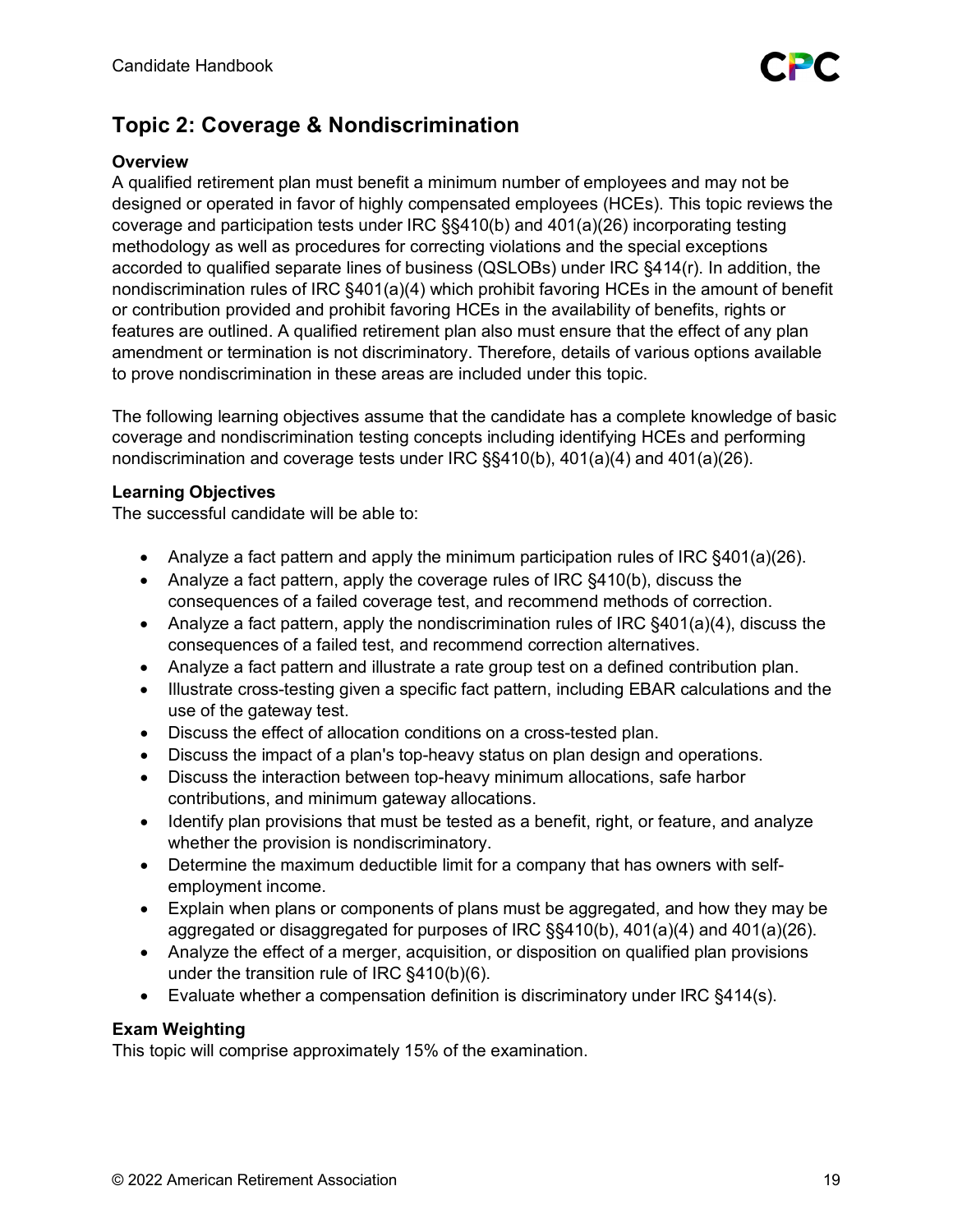# **Topic 3: 401(k) Plans**

# **Overview**

This topic addresses the testing requirements that apply to 401(k) plans. In addition, the topic focuses on plan design and testing techniques that improve ADP and ACP testing results and best meet the needs of the employer.

# **Learning Objectives**

The successful candidate will be able to:

- Calculate the ADP and ACP for a given fact pattern, assess possible correction methods for a failed ADP or ACP test, recommend a solution, and support the recommendation.
- Analyze a fact pattern and demonstrate 401(k) plan design alternatives and operational techniques that will improve nondiscrimination test results.
- Discuss the advantages and disadvantages of automatic enrollment including the timing, contribution, notice, and vesting requirements that are applicable.
- Discuss the requirements for a safe harbor  $401(k)(12)$  (traditional) plan and assess whether a given plan design satisfies the requirements.
- Discuss the requirements for a safe harbor  $401(k)(13)$  (QACA safe harbor) plan and assess whether a given plan design satisfies the requirements.
- Discuss the benefits of a safe harbor  $401(k)(12)$  (traditional) design vs. a safe harbor 401(k)(13) (QACA) design based on a specific fact pattern.
- Describe the advantages and disadvantages of adding a designated Roth feature to a 401(k) plan.
- Describe the tax consequences a participant will face when an in-plan Roth conversion is elected.
- Discuss permissible ADP/ACP testing alternatives when related employers maintain 401(k) plans, including the mandatory aggregation of HCEs.
- Explain the issues involved relative to mergers, acquisitions, and spin-offs on ADP and ACP testing including any possible impact to safe harbor status.

# **Exam Weighting**

This topic will comprise approximately 15% of the examination.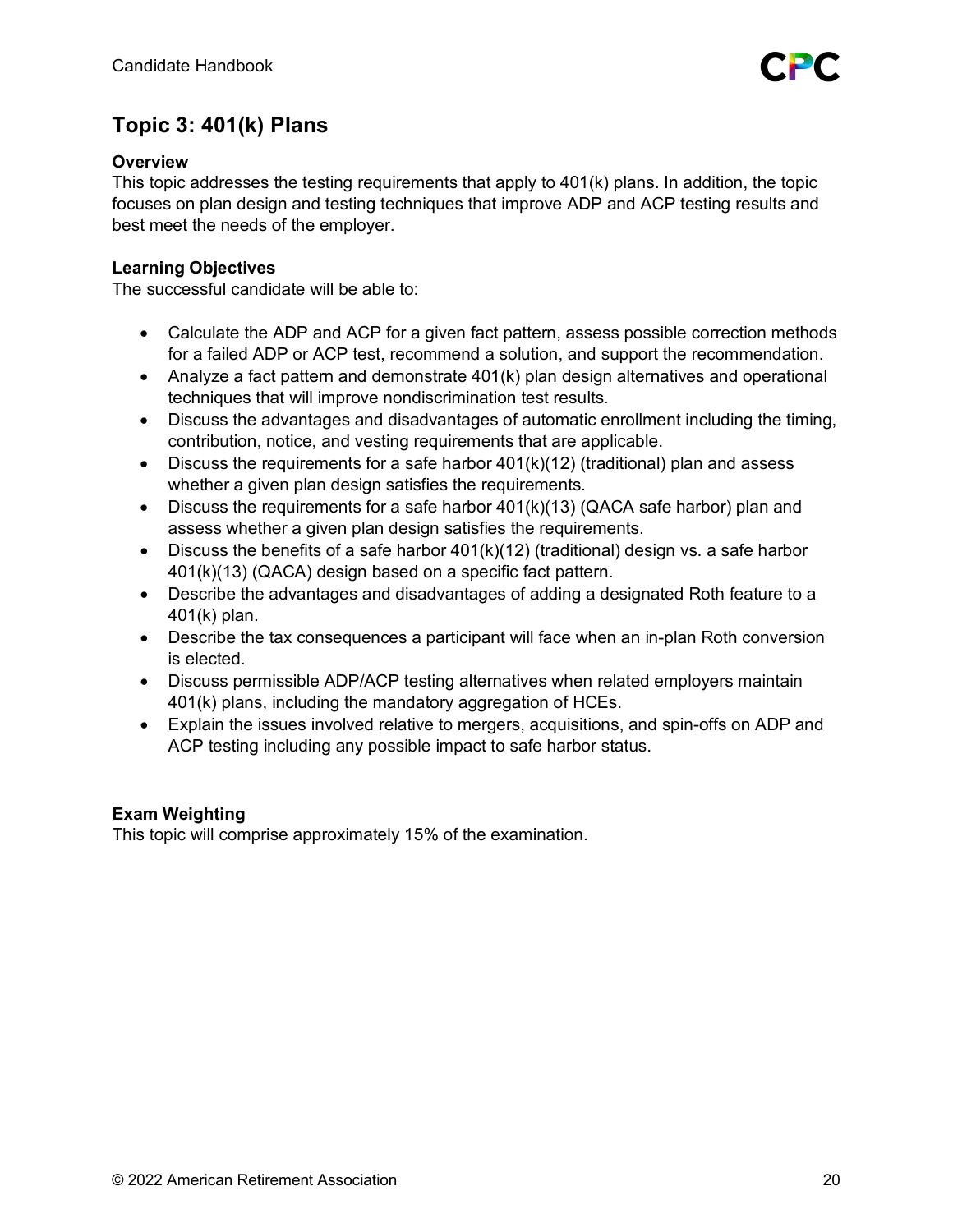

# **Topic 4: Defined Benefit Plans**

### **Overview**

This topic covers issues dealing with defined benefit plans and reviews the nondiscrimination safe harbors available to simplify defined benefit design and administration. Non-traditional defined benefit plans such as cash balance plans, floor-offset arrangements and fully insured plans are reviewed. Time will also be spent on plan design objectives that can be achieved through defined benefit plans. In addition, the topic covers the funding requirements, benefit limitations and the role of the Pension Benefit Guaranty Corporation (PBGC).

# **Learning Objectives**

The successful candidate will be able to:

- Analyze whether a given defined benefit formula satisfies the safe harbor requirements of IRC §401(a)(4) and the accrual rules of IRC §411(b).
- Calculate the maximum IRC §415 limit for a participant, including the dollar and percentage limits below age 62 and above age 65.
- Describe the impact that actuarial assumptions have on plan liabilities and contributions.
- Discuss how a plan's adjusted funding target attainment percentage (AFTAP) affects contribution requirements, benefit accruals, and distribution limitations.
- Describe how a cash balance plan works, including how benefits accrue and how benefits are presented to participants.
- Discuss the impact of a defined benefit plan's current contributions and actual investment performance on future minimum and maximum contributions.
- Analyze the application of the deduction limits for PBGC covered employers and non-PBGC covered employers who sponsor both a defined benefit plan and a defined contribution plan.
- Discuss the requirements for pension plans that reduce or cease future benefit accruals.
- Explain the minimum and maximum contribution requirements that apply to defined benefit plans including the excise taxes that apply when minimum contributions are not made or nondeductible contributions are made.

#### **Exam Weighting**

This topic will comprise approximately 13% of the examination.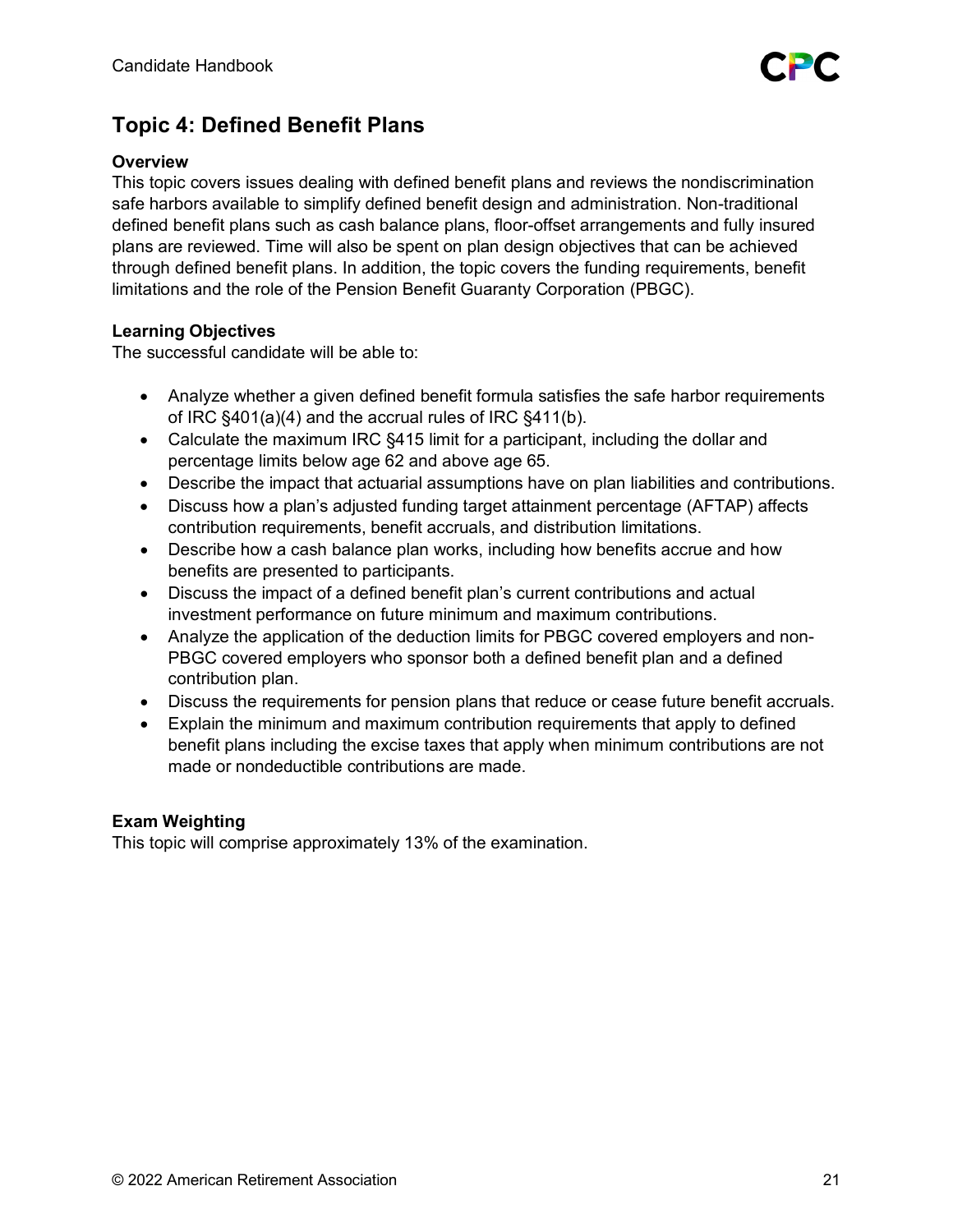

# **Topic 5: Distributions & Loans**

### **Overview**

The financial lifecycle of a retirement plan reflects funds flowing into and out of the plan over time. This lifecycle is governed by the myriad rules surrounding and supporting beneficial tax qualification. The material for this topic requires a candidate to delve into the more complicated taxation and timing issues of distributions from qualified plans, whether these distributions take the form of loans, required minimum distributions and the like, or are the result of retirement, termination of employment, or in-service events.

# **Learning Objectives**

The successful candidate will be able to:

- Summarize the rules governing the form, amount, and timing of distributions.
- Summarize the rules governing the portability of distributions.
- Evaluate whether a hardship withdrawal provision may be amended and analyze the impact of hardship withdrawal provisions on plan design and operations.
- Analyze the restrictions on distributions from a 401(k) plan when a successor plan exists.
- Calculate the required minimum distribution given a particular fact pattern.
- Analyze the tax treatment of various forms and types of distributions.
- Describe the requirements that must be met for a designated Roth distribution to be a qualifying distribution.
- Analyze the impact of qualified and nonqualified distributions of designated Roth amounts.
- Discuss and apply the available options for participant loan refinancing.
- Analyze whether loan repayments may be suspended and determine the repayment amount once a suspension is lifted.
- Identify protected benefits under IRC §411(d)(6) and changes that can be made to a plan's distribution and loan options.

# **Exam Weighting**

This topic will comprise approximately 10% of the examination.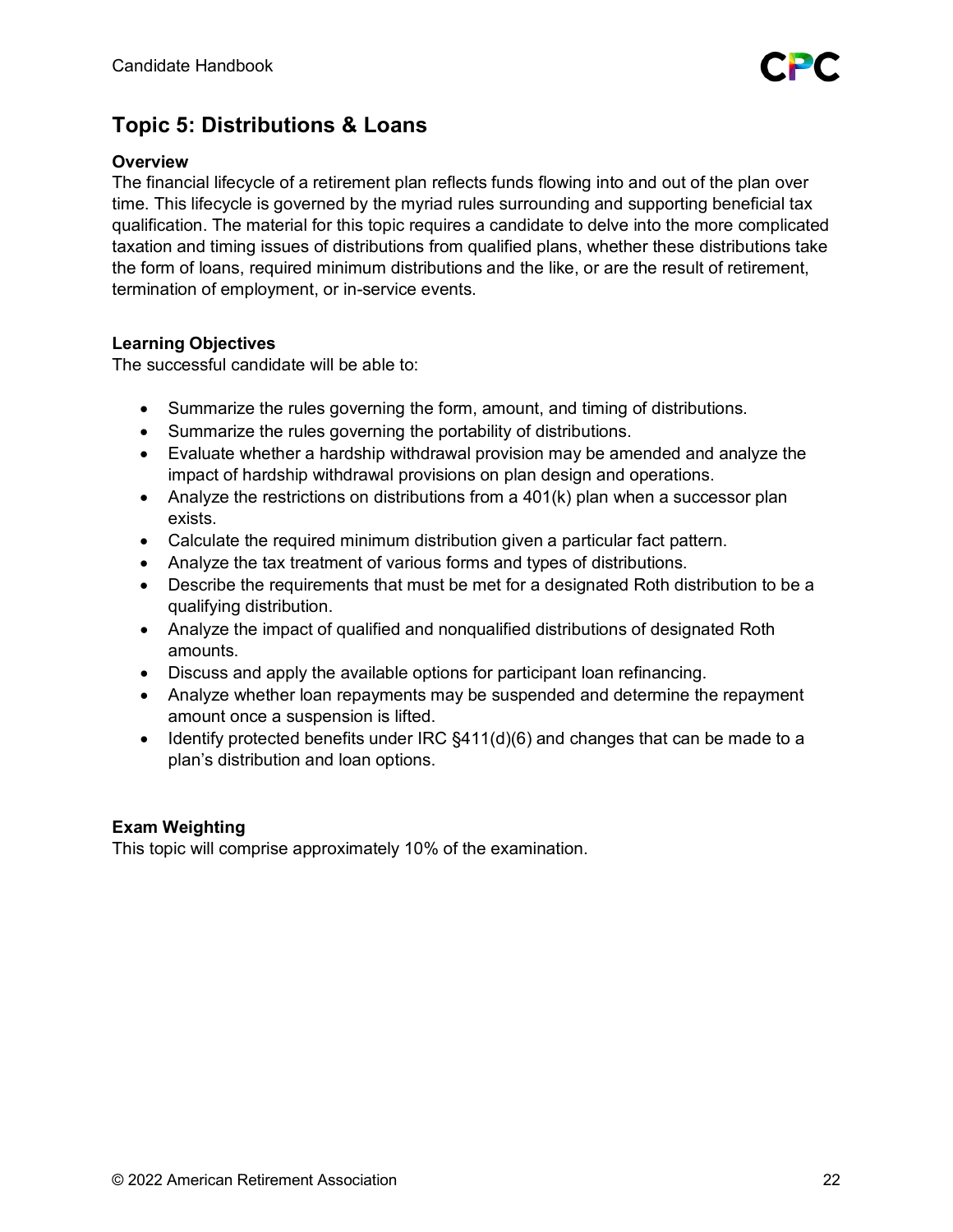# **Topic 6: Fiduciary Responsibilities including ERISA §404(c)**

# **Overview**

Fiduciary status and the attendant responsibilities and liabilities of that status are granted based on one's functional duties rather than by one's title. The implications of being a plan fiduciary are far-reaching and encompass not merely awareness that one is a fiduciary, but also what one must do and what one is prohibited from doing as a plan fiduciary. The repercussions for a qualified plan and its participants due to fiduciary failure can be severe, and therefore this topic's material includes a review of fiduciary status along with fiduciary duties and provides analyses of fiduciary breaches, the limitation of fiduciary liability, and available correction procedures.

# **Learning Objectives**

The successful candidate will be able to:

- Define the roles and responsibilities of the various parties involved in managing plan assets, including investment managers, plan consultants, custodians, and financial advisors.
- Explain the exclusive benefit and prudent man rules and their application to plan activities.
- Evaluate settlor vs. fiduciary functions and their implications regarding plan expenses.
- Analyze a given fact pattern and propose approaches for reducing or eliminating fiduciary liability.
- Describe the requirements that must be met for an investment to be a QDIA and provide examples of investments that would qualify.
- Discuss the effect of investment advice and any liability on the plan fiduciaries under an eligible investment advice arrangement.
- Discuss the impact of having a directed trustee.
- Evaluate whether a transaction is a prohibited transaction under Title I of ERISA.

# **Exam Weighting**

This topic will comprise approximately 11% of the examination.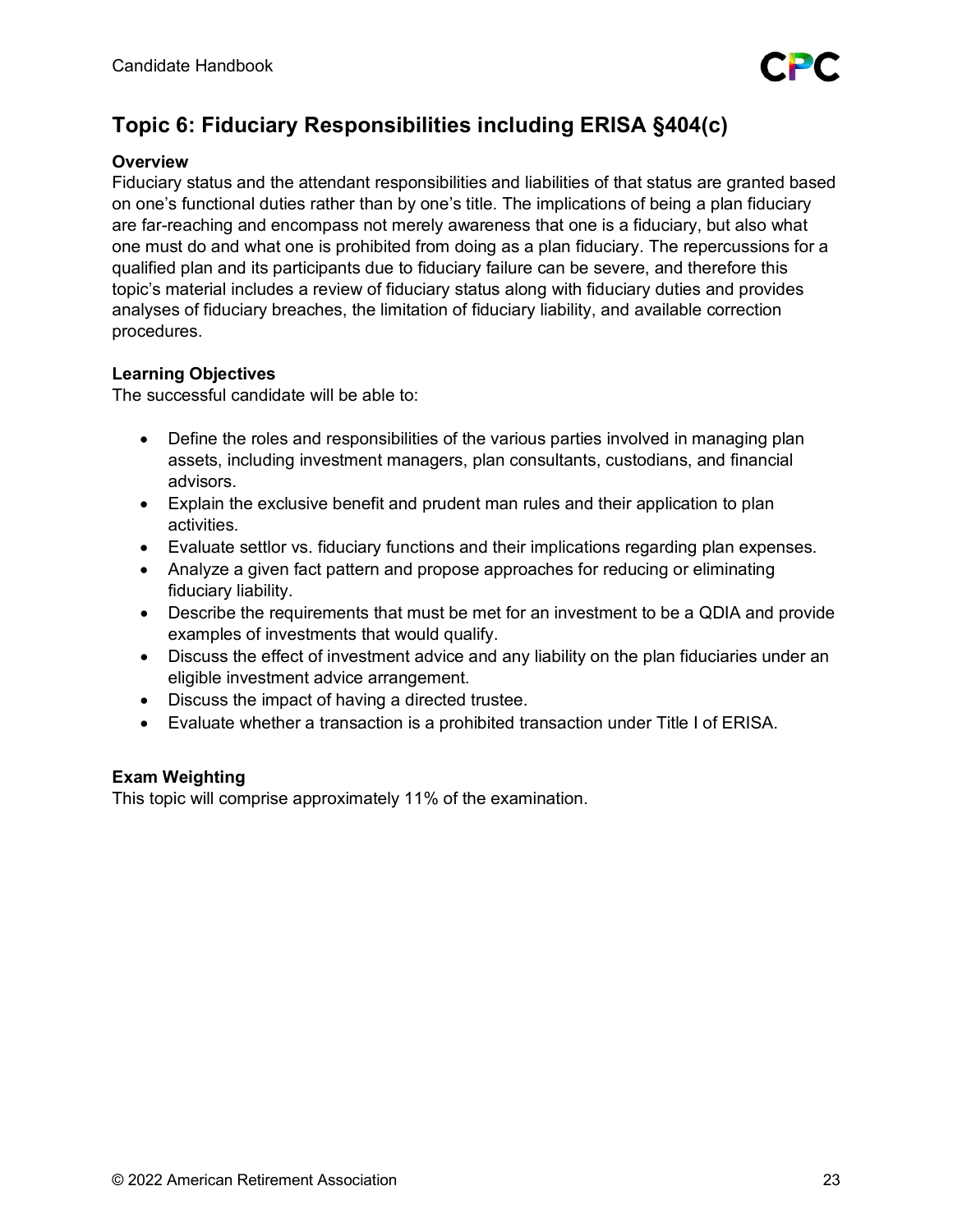# **Topic 7: Correction Programs & Ethics**

# **Overview**

Part of the consulting experience is the ability to assist clients in identifying and assessing existing and potential plan defects. The consultant should also be able to recommend a suitable course of corrective action when necessary. This topic addresses the IRS Employee Plans Compliance Resolution System (EPCRS) Program as an avenue for correction. The Voluntary Fiduciary Compliance (VFC) program and Delinquent Filer Voluntary Compliance (DFVC) program will also be covered. Additionally, the pension consultant must consider the professional and ethical duties owed to plan sponsors and participants. Consequently, this topic's required reading material also includes the ARA Code of Professional Conduct.

# **Learning Objectives**

The successful candidate will be able to:

- Analyze a given fact pattern and explain the methods of correcting and reporting a prohibited transaction under Title I of ERISA.
- Explain the purpose of and eligibility for the available EPCRS correction programs.
- Identify and discuss the differences between significant and insignificant operational defects, plan document defects, and demographic failures.
- Summarize the two stated methods of self-correction under EPCRS if the 12-month correction period has passed for ADP and ACP testing.
- Describe the factors affecting IRS fees and sanctions under EPCRS.
- Analyze a fact pattern and recommend a correction program under EPCRS.
- Discuss the purpose, requirements, and applicable penalties of the DFVC program.
- Identify fiduciary breaches that can be corrected under the VFC program.
- Discuss the deposit timing requirements and the appropriate correction when deposits are not made timely.
- Analyze a fact pattern and apply the ARA Code of Professional Conduct.

# **Exam Weighting**

This topic will comprise approximately 8% of the examination.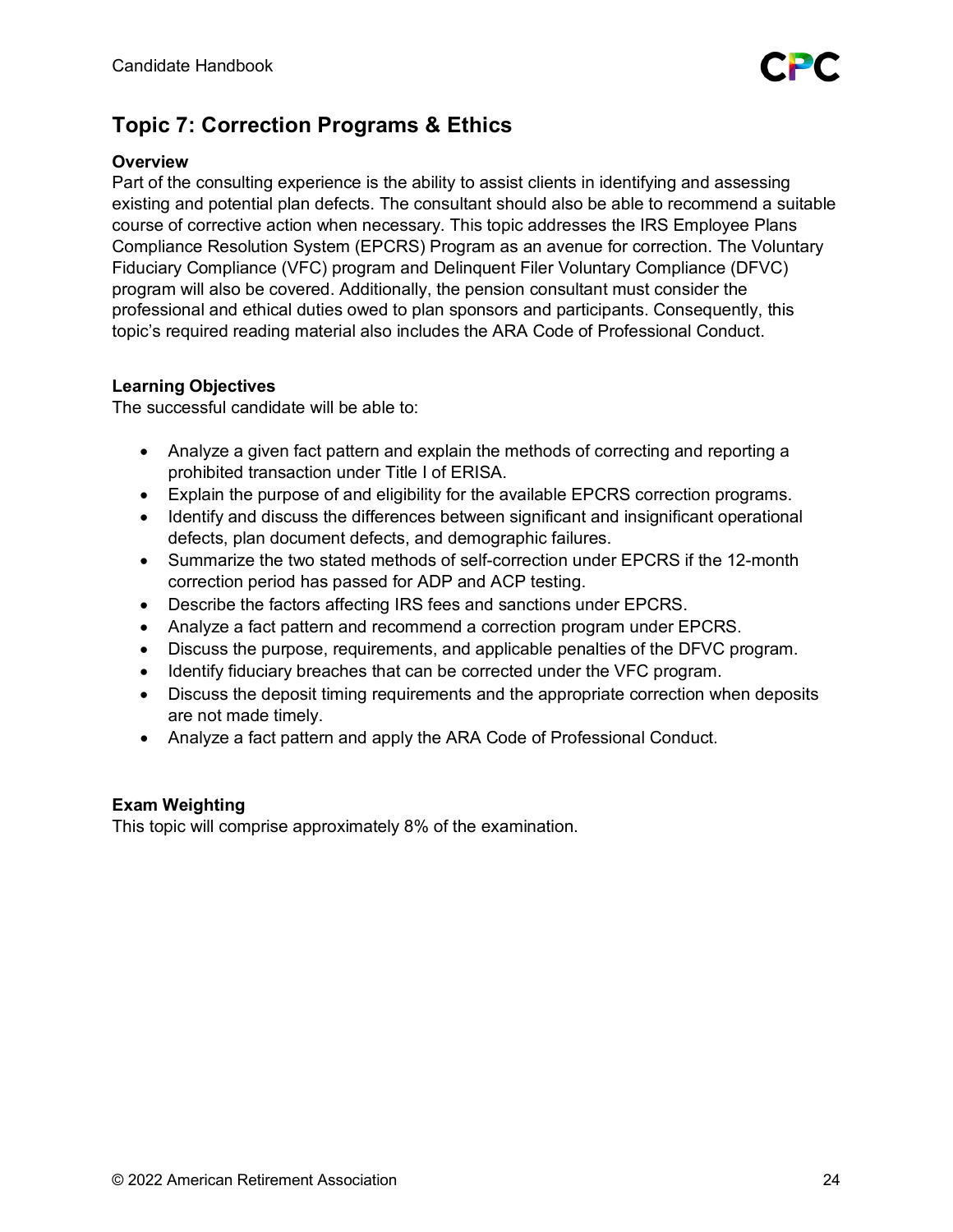# **Topic 8: Plan Design**

# **Overview**

Central to the concept of pension consulting is the ability to craft a plan design or combination of plan designs best suited to satisfying the client's present and future benefit objectives. This topic's material covers plan design issues, including the use of hybrid plans such as cash balance plans, and times when less common plan designs like ESOPs should be considered.

# **Learning Objectives**

The successful candidate will be able to:

- Differentiate between a cash balance plan, a traditional defined benefit plan and a defined contribution plan.
- Identify situations where a defined benefit plan is more appropriate than a defined contribution plan.
- Explain why a plan sponsor might choose a cash balance plan instead of a traditional defined benefit plan.
- Discuss the effect of census changes on a small plan with a new comparability design.
- Discuss the requirements for plans that reduce or cease future benefit accruals.
- Discuss the primary objectives of establishing nonqualified plans.
- Discuss the advantages/disadvantages of the different types of plans.
- Analyze a specific employer situation and recommend the most appropriate plan type(s).
- Recommend plan provisions based on the plan sponsor's objectives and apply the ARA Code of Professional Conduct.

# **Exam Weighting**

This topic will comprise approximately 18% of the examination.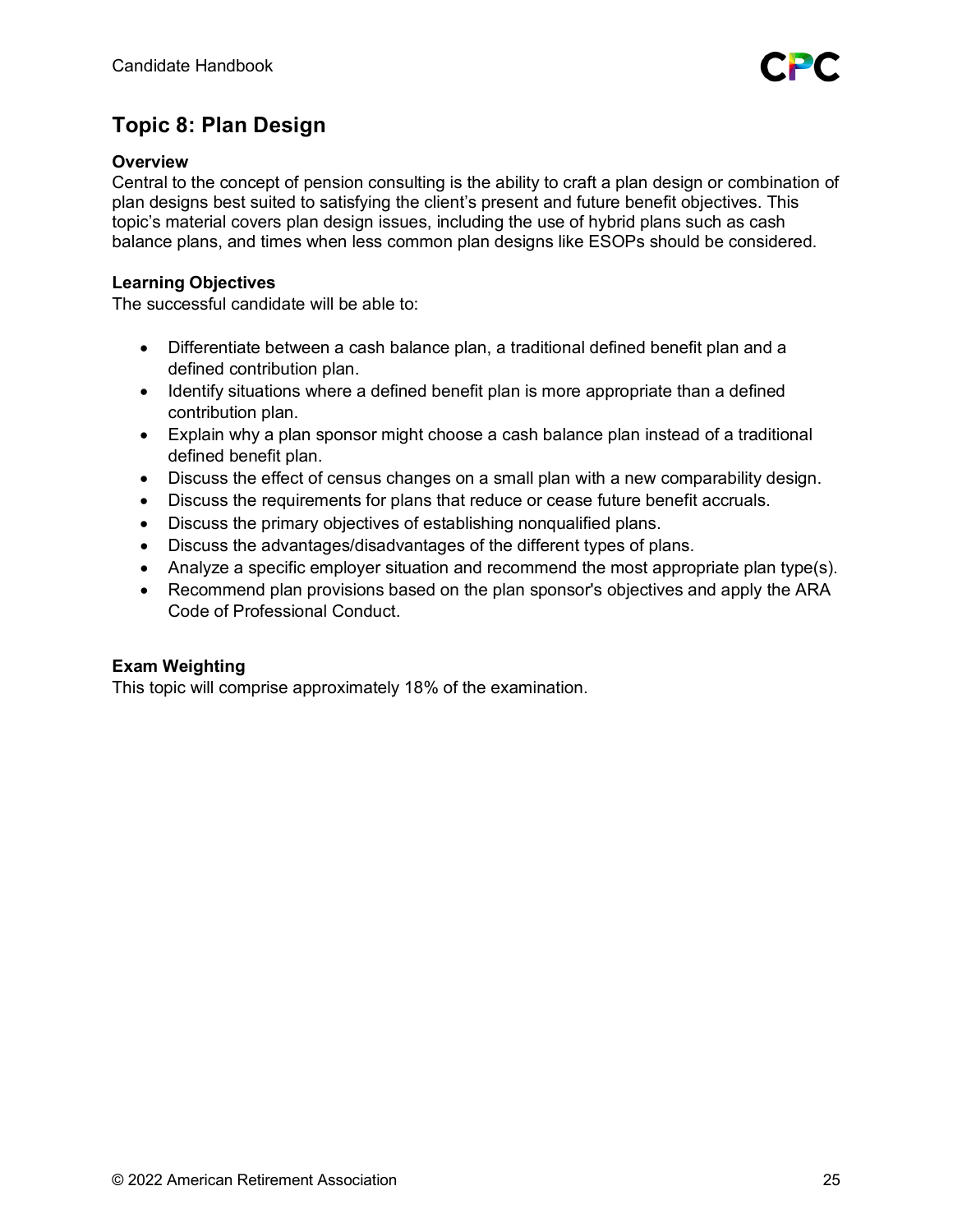# <span id="page-25-0"></span>**Section 7: ASPPA Examination Policy**

ASPPA's Retirement Plan Academy (RPA) exams include proctored credential exams, online certificate exams, and online exams for the CPC Modules. The following are considered credential exams: QKA1, QKA2, QKC, QPA, and CPC. The following are considered certificate exams: RPF and DB-A. The exam policies and requirements differ for credential and certificate exams.

# **Online Credential Exam Policy**

- **Enrollment:** Candidates will receive enrollment notification within three business days of completing purchase of the exam. If an exam is bundled with study material delivered through the learning management system (LMS), the candidate will request enrollment in the exam through their LMS catalog once ready to access.
- **Online Proctoring:** ASPPA credential exams are administered online using live and automated proctors. Proctored online exams can be taken at home using a computer equipped with a webcam and microphone. Any irregularity or suspected violation of exam standards of conduct (see below) will be investigated and may result in disciplinary action.
- **Identification Requirement:** All candidates must use their webcam to take a photo of themselves prior to starting the exam. The photo should show the candidate's full face in neutral lighting so the candidate's identity can be confirmed. The candidate must also present their photo ID during the online exam check-in process to confirm their identity. Candidates may present their photo ID in front of the webcam or prepare a scanned copy of the ID to be submitted during the check-in process. Passports, driver's licenses, identification cards, and other government-issued photo IDs are acceptable.
- **Time Limit:** All credential exams are timed and must be completed within the allotted time. Exams cannot be paused and resumed after starting. Any exam questions left unanswered at the end of the allotted time will be counted as incorrect.
- **Exam Results:** Candidates who complete credential exams will be able to view their pass/fail results within three business days. After three business days, candidates will be able to view a report and, if successfully completed, download a certificate of completion.
	- $\circ$  CPC exams are essay-based and graded by a team of expert graders. CPC Exam results will be emailed to candidates directly approximately 8-10 weeks after the exam date.
- **Exam Grading:** Most credential exam results will include a numerical percentage score and Pass/Fail status.
	- $\circ$  For the CPC exam a score of 9, 8 or 7 (passing grade) or 6, 5 or "N" (failing grade) is provided instead of a percentage score. A score of "N" indicates that the candidate's performance was below the minimum acceptable standards. Raw scores, spreads between scores, pass marks, pass percentages and copies of questions are not released. The score report indicates "needs work" for any topic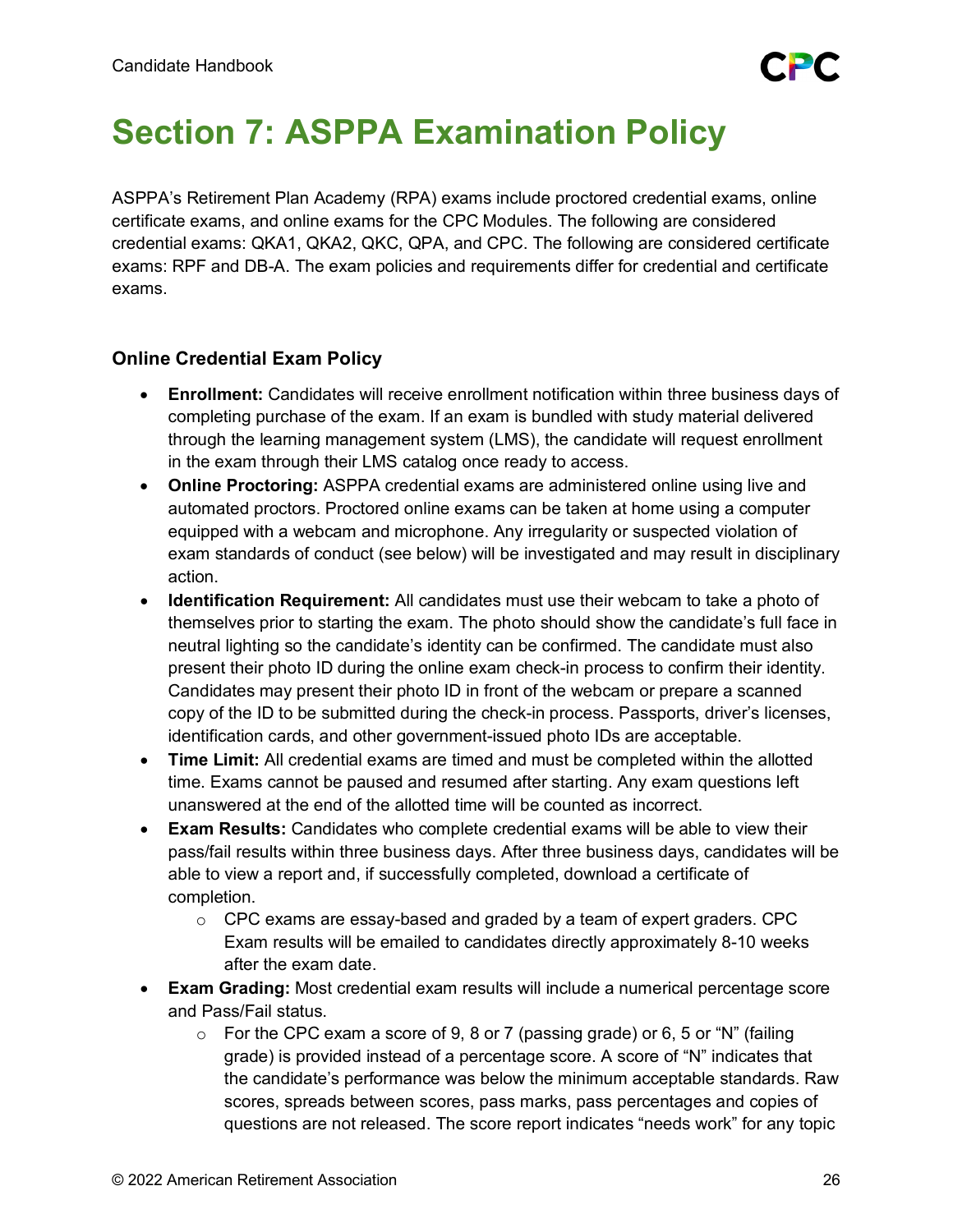

where the candidate scored less than 70%. Each exam has different topic weightings, so it is possible for a candidate to receive "needs work" in several areas and still pass the exam. Conversely, the candidate could receive "needs work" in only a few areas and still fail the exam if those topics comprised the majority of the exam.

# **Online Certificate Program Exam Policy**

ASPPA's Certificate program exams are not proctored. They are open-book online exams. Each consists of multiple-choice and true/false questions. Upon completion of a certificate program exam, a candidate will receive an immediate score and feedback/summary report. The summary report will provide the candidate with the exam questions, their responses, and which questions were answered correctly or incorrectly. It is strongly recommended that the candidate print the results for their records. ASPPA will not keep or provide records of certificate program online exams to candidates.

In general, two attempts on each certificate exam are permitted per purchase. Candidates are only required to pass one attempt. If a candidate's first attempt is unsuccessful, a second attempt will be available in the Learning Management System (LMS) during the 180-day access period. For example, if a candidate registers for the Retirement Plan Fundamentals exam and fails, they can retry the exam. If a candidate fails both attempts of the exam, the candidate must purchase the exam again.

# **CPC (Consulting) Modules**

Each CPC module includes an online exam which consists of 20 multiple-choice questions. Only one exam attempt is permitted per CPC module purchase. If candidates are not successful in their first attempt, they are required to repurchase the module. If candidates fail one or more CPC modules, they can still complete the CPC proctored exam and other CPC modules. All required CPC modules and the proctored CPC exam must be completed prior to applying for the CPC credential, but the modules and exam can be completed in any order.

# **Study Time**

The number of hours of study needed to prepare for ASPPA exams varies depending on the length and breadth of the candidate's experience. Many successful candidates begin studying several months before attempting their exam to cover all the material to the proper extent. As in other professional exam programs such as law exams, enrolled actuary exams, and CPA exams, it is not unusual for candidates to require multiple attempts before passing.

# **ASPPA Exam Sunset Provision**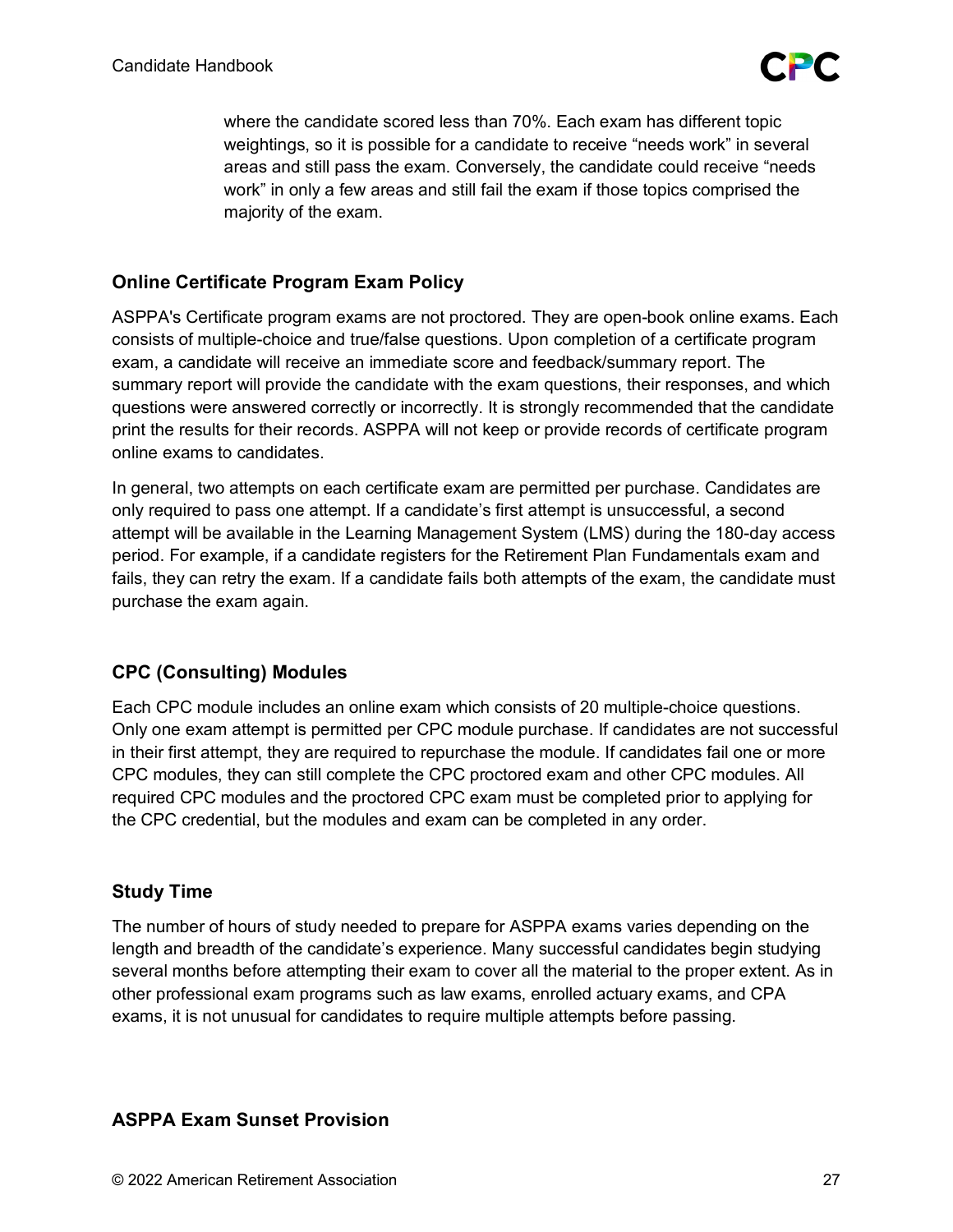The ASPPA Board of Directors adopted an eight-year sunset provision that took effect January 1, 1998 and applies to all ASPPA-sponsored exams. The provision (revised on June 28, 1998) now reads: "Credit for successful completion of an ASPPA-sponsored exam needed to attain an ASPPA credential (e.g. QKA) will expire six months past the eighth anniversary of the exam date." For example, if a candidate passes RPF-1 and RPF-2 on June 1, 2015, and DC-1, DC-2 and DC-3 in 2016, and DB in 2017, application for the QPA credential must be made by December 1, 2023, or the RPF-1 and RPF-2 exams will become invalid.

For candidates who are ASPPA credentialed members and have met ASPPA's continuing education (CE) requirements for each CE cycle (including reinstatements) since the exam date, the sunset provision does not apply.

If the candidate is not currently a credentialed member, they may receive credit for sunsetinvalidated exams and receive his/her credential by completing one of the following:

- 1. The candidate must provide documentation of having earned 40 ASPPA CE credits (including 2 hours of Ethics) within the 24 months immediately preceding the date of the application for credentialed membership; or
- 2. The candidate must retake and pass the invalidated exams within eight years of the oldest valid exam.

# **Additional Exam Policies**

- **Lost Exams:** In the unlikely event of the loss or destruction of a completed exam, the exam fee will be refunded. ASPPA can assume no other obligation and candidates must take all exams with this understanding.
- **Special Requirements:** It is ASPPA's intent to accommodate candidates who have physical, visual, hearing, or other special needs. Specify any accommodation(s) you require during exam registration and notify Customer Care of your needs.
- **Retention Policy:** Exam records are retained for two years. After two years, exam records will be destroyed.
- **Exam Refund & Transfer Policy:** Fees for exams are not refundable. The right to sit for an ASPPA exam belongs exclusively to the person named on the exam registration. That person may transfer the right to someone else. However, the transfer must be in writing from the original registrant and must be received no later than the final registration date.
- **Exam Copyright:** ASPPA exam questions are subject to copyrights owned by the association. Any reproductions, retransmissions, or republication of all or part of any exam question is expressly prohibited, unless the association has expressly granted its prior written consent to so reproduce, retransmit, or republish the material. All other rights are reserved.

# **ASPPA Examination Standards of Conduct**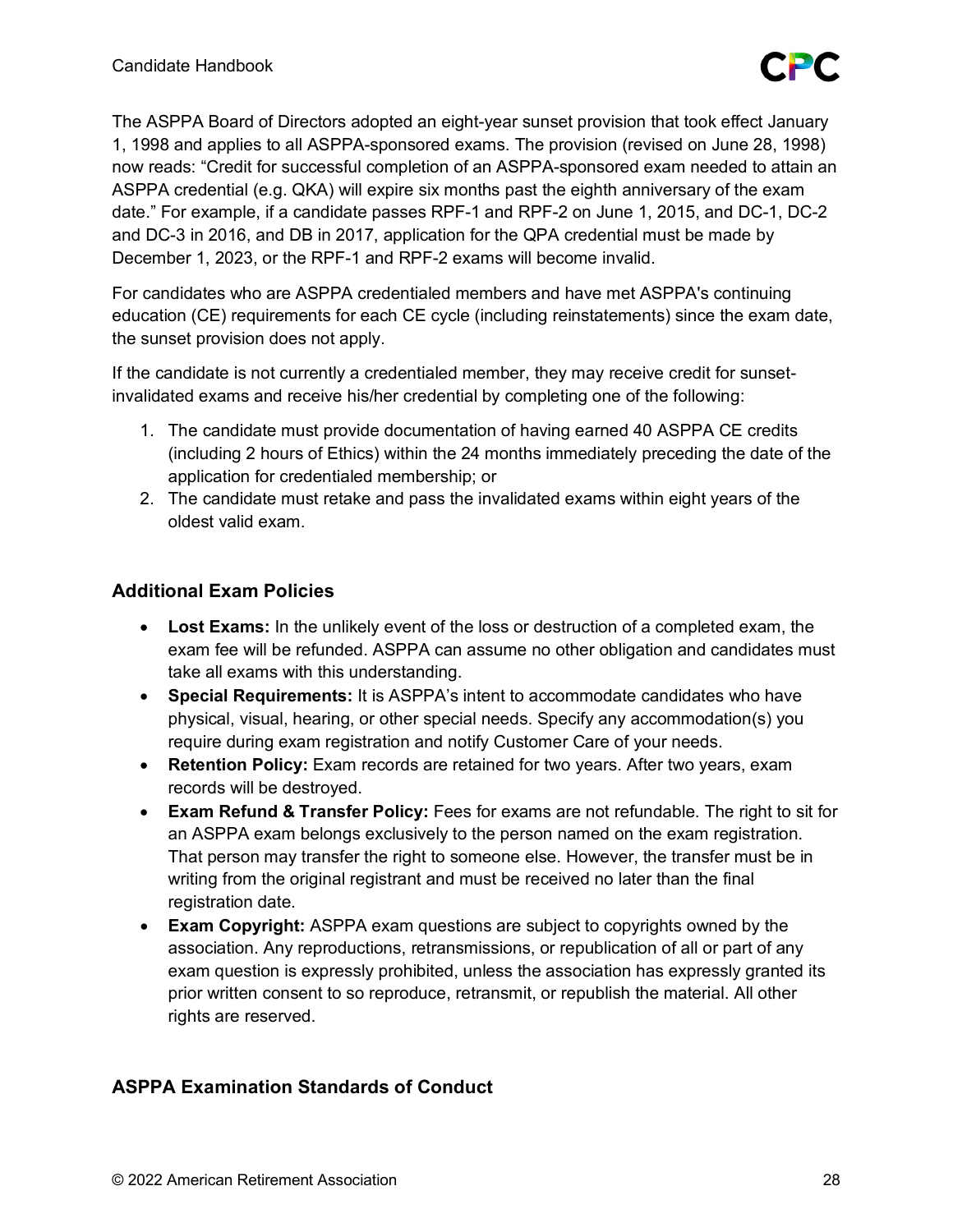

ASPPA's Retirement Plan Academy (RPA) is committed to treating all candidates fairly and equitably during the exam process. Any irregularity or suspected violation of exam standards will be investigated and may result in disciplinary action.

# **Proctored Credential Exam Standards**

Candidates must prepare the testing space prior to the exam and follow all behavior standards during the exam to successfully complete the exam. Candidates are required to share their screens and allow video and audio recording during the exam. Recordings will be reviewed by ASPPA staff prior to validating an exam result. Violations of exam policy may result in an invalidated exam, suspension or ban from future exams, and loss of credential for credential holders.

Prior to the exam, candidates must remove the following personal items from the testing space and the candidate's body:

- Cell phones, hand-held computers/personal digital assistants (PDAs) or other electronic devices, pagers, calculators, and watches (including smart watches)
- Headphones, earbuds, microphones, or other audio transmission devices
- Wallets or purses
- Hats (and other non-religious head coverings), bags, coats, jackets, or eyeglass cases
- Barrettes or hair clips larger than  $\frac{1}{4}$  inch ( $\frac{1}{2}$  centimeter) wide and headbands or hairbands larger than  $\frac{1}{2}$  inch (1 centimeter)
- Jewelry that is removable and larger than  $\frac{1}{4}$  inch ( $\frac{1}{2}$  centimeter)
- Books or notes unless specifically authorized by the exam program for use during your test

Candidates are permitted to use the browser-based calculator or the Windows on-screen calculator to perform calculations. Candidates may use the notes field to record results in multistep calculations. Candidates should not use cell phones, handheld calculators, or other software-based calculators during the exam. Using paper to take notes or perform calculations during the exam is prohibited.

If a proctor notes inappropriate items in a candidate's exam space during the exam, that candidate's test results may be invalidated and they may be disqualified from taking the test in the future.

During the exam, candidates must not:

- Communicate with others
- Leave the room at any time
	- o Exception: Two 15-minute breaks are permitted during exams 3 hours or longer
- Use reference material of any kind
- Read the questions aloud
- Cover their mouth, attempt to hide their face or move it out of view of the webcam
- Write down questions or copy question text to another application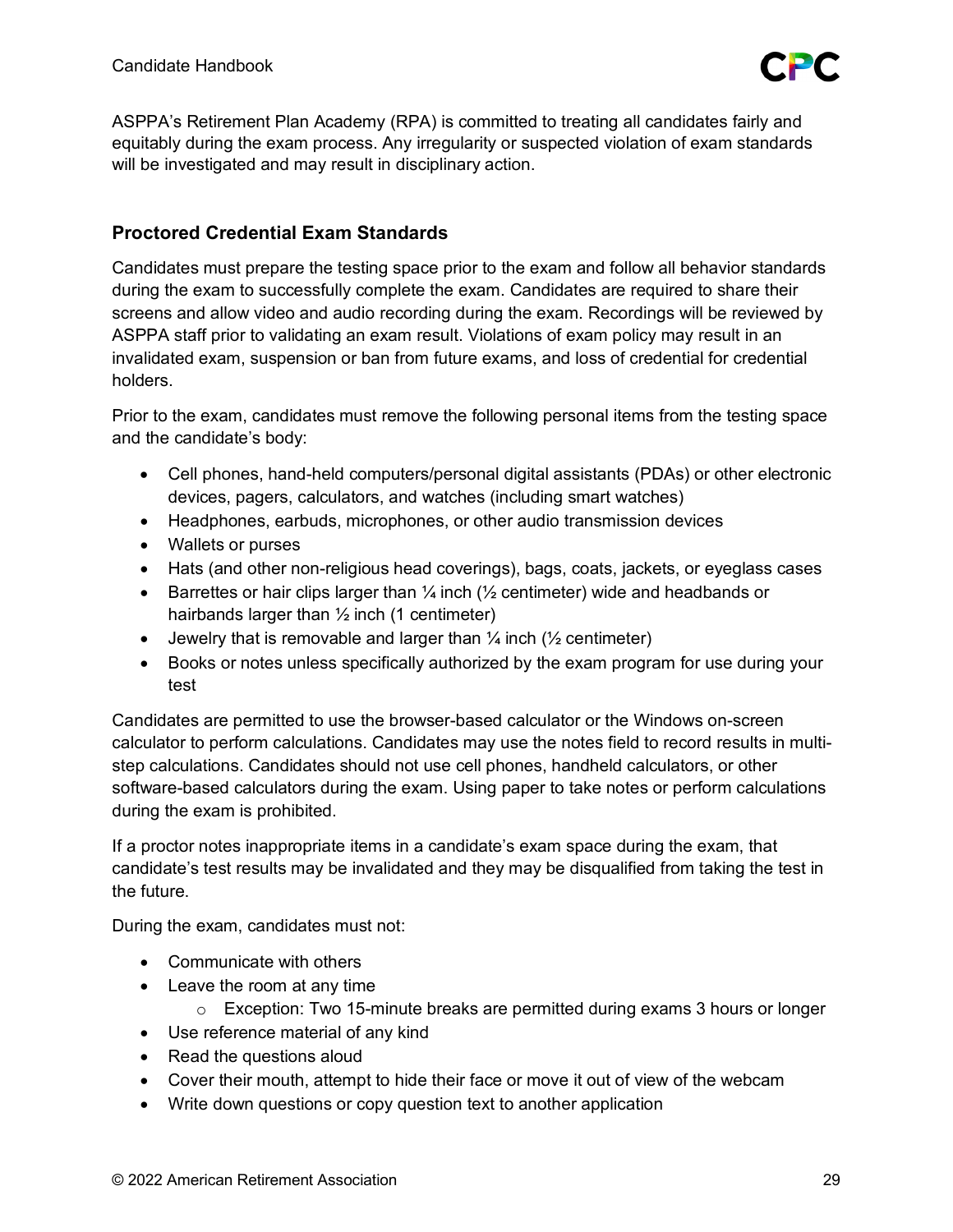

If any of those actions occur, a proctor may intervene and remind you of these policies. If the behavior continues, a proctor may be required to revoke your exam session. The proctor may also view a recording of your exam. Violations of exam policy may result in an invalidated exam, suspension or ban from future exams, and loss of credential for credential holders.

# **Certificate Exam Standards**

Candidates are prohibited from the following during certificate exams:

- Giving or receiving assistance of any kind during the exam
- Cheating, any attempt to cheat, assist others in efforts to cheat, or participation in cheating activities
- Engaging in improper conduct, such as:
	- o Arranging for another person to take an exam for the candidate
	- $\circ$  Disclosing the contents of an exam to any other person
	- o Presenting false information on an exam application
	- o Failing to follow exam instructions
	- $\circ$  Looking at and/or copying the answers of any other candidate during the exam.

Improper conduct includes copying questions and/or answers to an exam, providing exam information to another candidate, and looking at and/or copying the answers or work of any other candidate.

By virtue of the format of the exam, candidates can study with other candidates, work with colleagues for advice/guidance and/or use other study materials or online resources, but the work submitted must be the candidate's own. Candidates cannot receive answers from employers, colleagues, or other exam candidates, nor can candidates have their exam reviewed by another party for the identification of correct or incorrect answers.

RPA will pursue any evidence that a candidate has cheated or failed to follow the exam rules. Any irregularity or suspected violation will be thoroughly investigated. Violations of exam policy may result in an invalidated exam, suspension or ban from future exams, and loss of credential for credential holders.

RPA may also report its action to ASPPA's Professional Conduct Committee. If an exam is jointly sponsored (e.g., the Enrolled Actuary exams), the other sponsoring organizations may also be notified.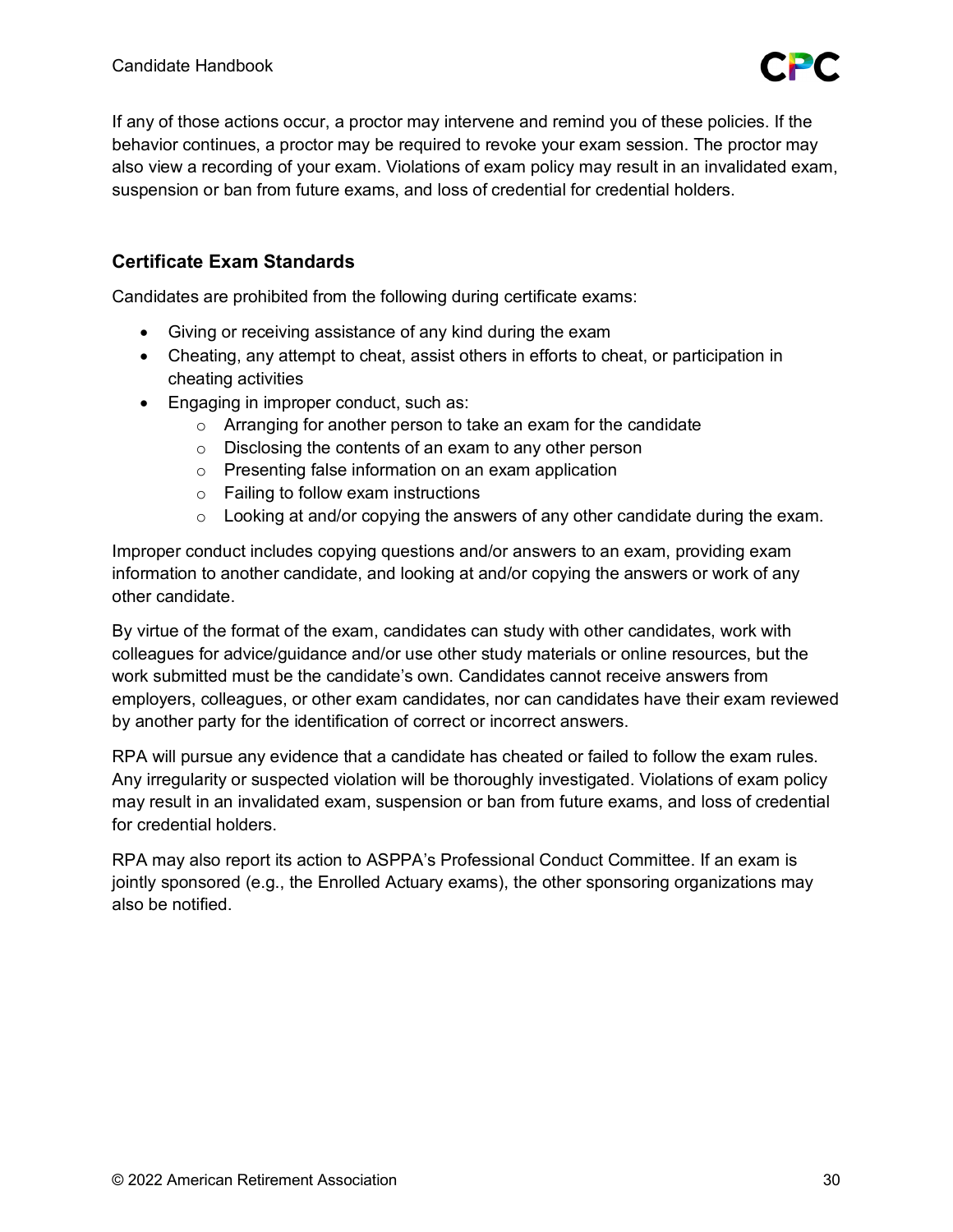# <span id="page-30-0"></span>**Section 8: ARA Code of Professional Conduct**

The purpose of this Code of Professional Conduct ("Code") is to identify the professional and ethical standards with which a member must comply to fulfill the Member's responsibility to the American Retirement Association and its affiliate organizations, other Members, and the public. Members are required to adhere to the high standards of conduct, practice, and qualification set forth in this Code.

# **1. Definitions**

- Actuary: an individual who is a Member of the American Retirement Association and holds an MSPA or FSPA from the ASPPA College of Pension Actuaries or an actuarial credential from another organization that is a member of the International Actuarial Association (IAA) or is an enrolled actuary in good standing with the Joint Board for the Enrollment of Actuaries.
- Advertising: all communications by whatever medium, including oral communications, which may directly or indirectly influence any person or organization to decide whether there is a need for Professional Services or to select a specific person or firm to perform such services.
- Confidential Information: information not in the public domain of which the Member becomes aware during the course of rendering Professional Services to a Principal. It may include information of a proprietary nature, information which is legally restricted from circulation, or information which the Member has reason to believe that the Principal would not wish to be divulged.
- Credential: a membership designation (e.g., Certified Pension Consultant; Member, Society of Pension Actuaries; or Associated Professional Member) conferred by American Retirement Association.
- Law: statutes, regulations, judicial decisions, and other statements having legally binding authority.
- Member: An individual who is a Member of American Retirement Association or any affiliate organization of American Retirement Association.
- Principal: any present or prospective client of a Member or the employer of a Member where the Member provides retirement plan services for their employer's plan.
- Professional Communication: a written, electronic or oral communication issued by a Member with respect to Professional Services.
- Professional Services: services provided to a Principal by a Member, including the rendering of advice, recommendations, findings, or opinions related to a retirement or other employee benefit plan.
- Titles: leadership positions, volunteer experience, awards and other honors conferred by American Retirement Association.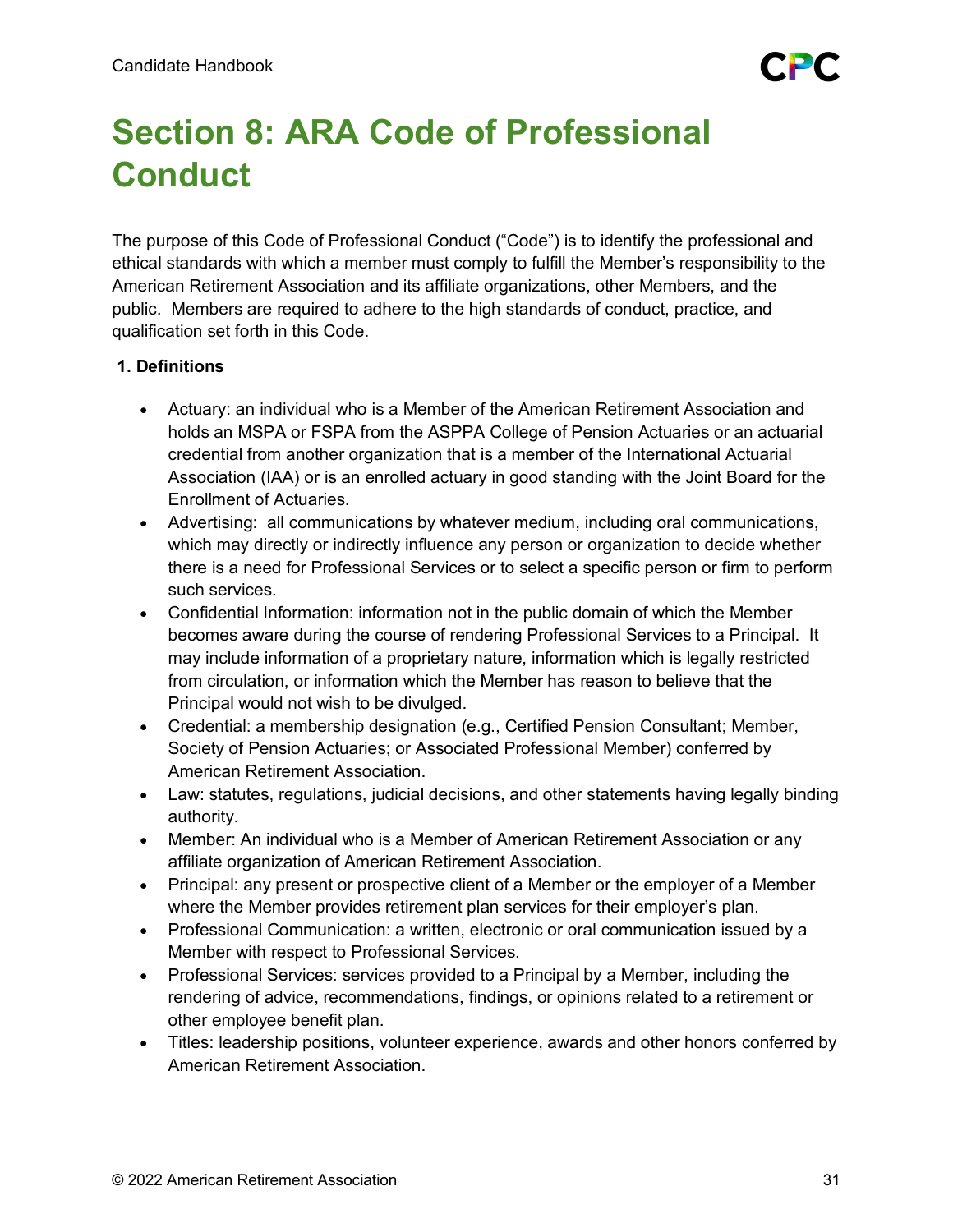

# **2. Advertising**

Member shall not engage in any Advertising with respect to Professional Services that the Member knows or is reasonably expected to know are false.

# **3. Communications**

A Member who issues a Professional Communication shall take appropriate steps to ensure that the Professional Communication is appropriate to the circumstances and its intended audience.

# **4. Compliance**

A Member shall be knowledgeable about this Code, keep current with Code revisions and abide by its provisions. Laws may impose binding obligations on a Member. This Code is not intended to supplant, contradict or supersede Law (e.g., Circular 230) or other Codes of Conduct that establish professional standards for Members in the rendition of Professional Services and that have been sanctioned by the federal or a state government. Where the requirements of Law or such governmentally-sanctioned Codes conflict with this Code, the requirements of Law or such governmentally-sanctioned Codes take precedence.

# **5. Confidentiality**

A Member shall not disclose to another party any Confidential Information obtained in rendering Professional Services for a Principal unless authorized to do so by the Principal or required to do so by Law.

# **6. Conflicts of Interest**

A Member shall not perform Professional Services involving an actual conflict of interest unless:

- The Member's ability to act fairly is unimpaired; and
- There has been full disclosure of the conflict to the Principal(s); and
- All Principals have expressly agreed to the performance of the services by the Member.

If the Member is aware of any significant conflict between the interests of a Principal and the interests of another party, the Member should advise the Principal of the conflict and include appropriate qualifications or disclosures in any related communication.

# **7. Control of Work Product**

A Member shall not perform Professional Services when the Member has reason to believe that they may be altered in a material way or may be used to violate or evade the Law. The Member should recognize the risk that materials prepared by the Member could be misquoted, misinterpreted, or otherwise misused by another party to influence the actions of a third party and should take reasonable steps to ensure that the material is presented fairly and that the sources of the material are identified.

# **8. Courtesy and Cooperation**

• A Member shall perform Professional Services with courtesy and shall cooperate with others in the Principal's interest. A Principal has an indisputable right to choose a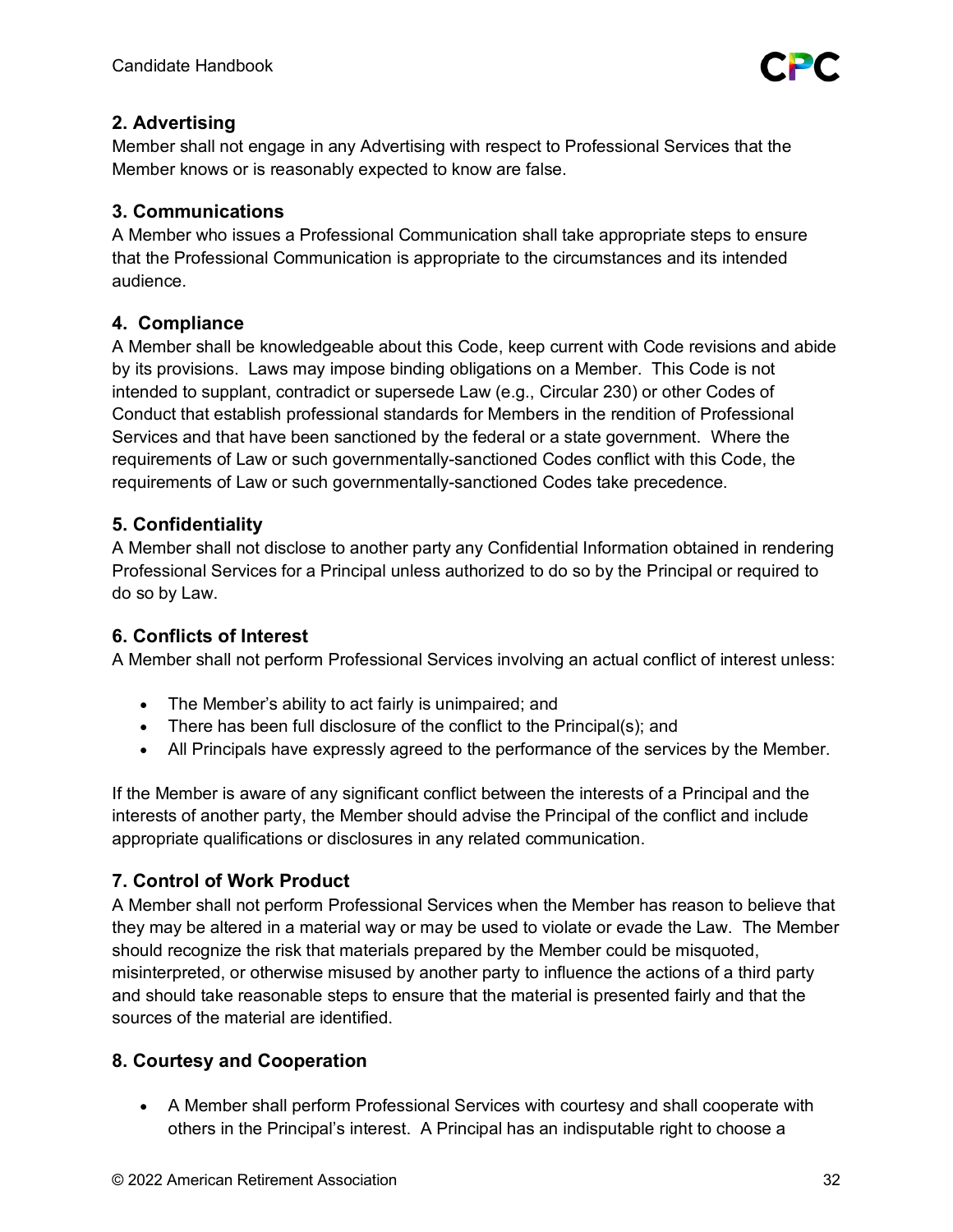

professional advisor. A Member may provide service to any Principal who requests it even though such Principal is being or has been served by another professional in the same manner.

• B. When a Principal has given consent for a new or additional professional to consult with a Member with respect to a matter for which the Member is providing or has provided Professional Services, the Member shall cooperate in assembling and transmitting pertinent data and documents, subject to receiving reasonable compensation for the work required to do so. In accordance with Circular 230, the Member shall promptly, at the request of the Principal, return any and all records of the Principal that are necessary for the Principal to comply with federal tax Law, even if the Member is not subject to Circular 230. The existence of a fee dispute generally does not relieve the Member of this responsibility except to the extent permitted by applicable state Law. The Member need not provide any items of a proprietary nature or work product for which the Member has not been compensated.

# **9. Disclosure**

A Member shall make full and timely disclosure to a present or prospective Principal of all sources of direct or indirect material compensation or other material consideration that the Member or the Member's firm has received or may receive in relation to an assignment for such Principal. The disclosure of sources of material compensation or consideration that the Member's firm has received, or may receive, is limited to those sources known to, or reasonably ascertainable by, the Member.

# **10. Professional Integrity**

A Member shall perform Professional Services and shall take reasonable steps to ensure that Professional Services rendered under the Member's supervision are performed with honesty, integrity, skill, and care. A Member has an obligation to observe standards of professional conduct in the course of providing advice, recommendations and other services performed for a Principal. A Member who pleads guilty to or is found guilty of any misdemeanor related to financial matters or any felony shall be presumed to have contravened this Code and shall be subject to American Retirement Association's counseling and disciplinary procedures.

# **11. Qualification Standards**

A Member shall render opinions or advice or perform Professional Services only when qualified to do so based on education, training, and experience.

# **12. Titles and Credentials**

A Member shall make truthful use of the membership Titles and Credentials of ARA to which the Member is entitled, and only where that use conforms to the practices authorized by American Retirement Association. A Member who is not an Actuary as defined in section 1 of this Code shall not professionally represent to the public to be an actuary or knowingly allow such misrepresentation by others.